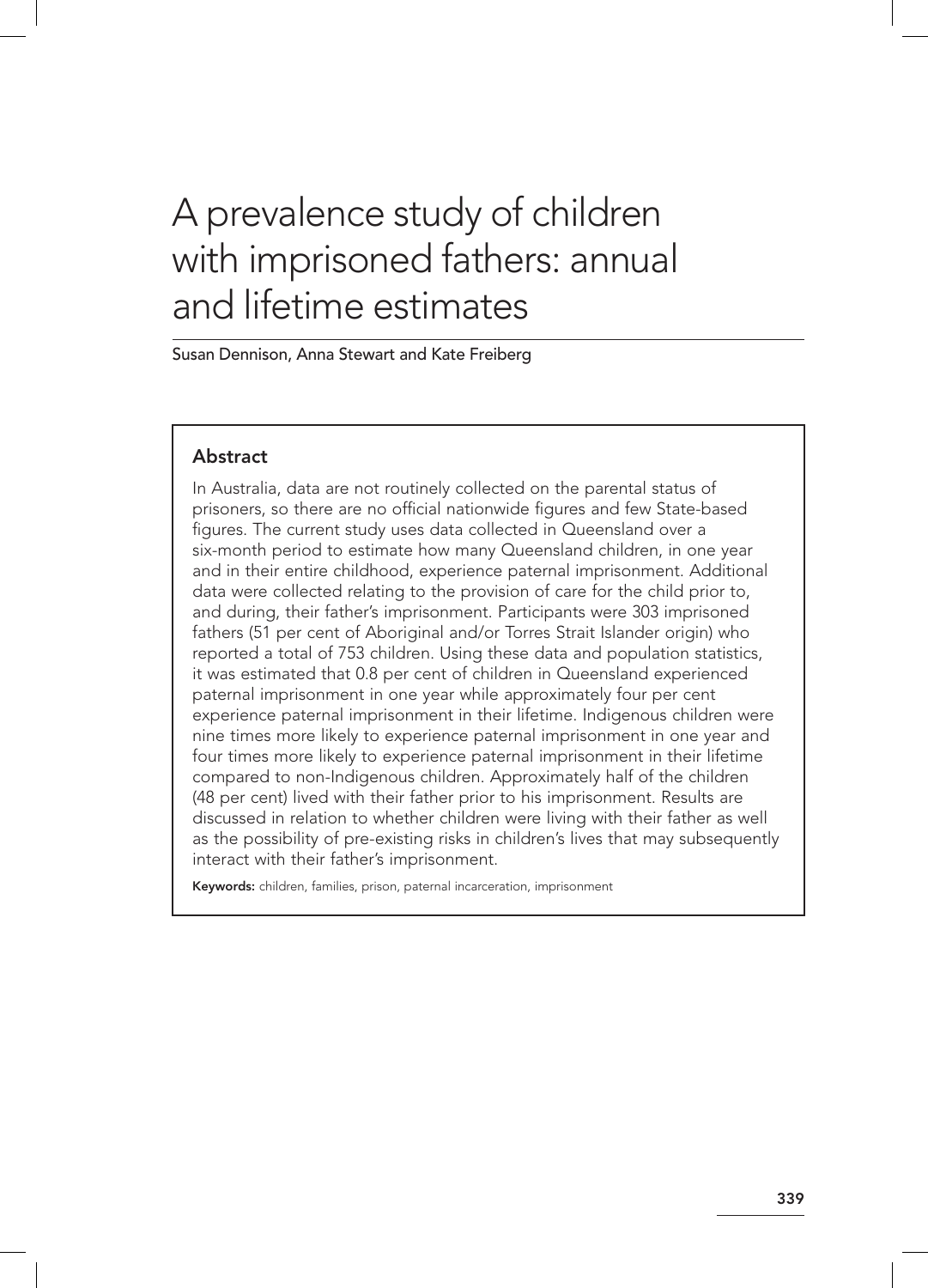# Introduction

Criminological knowledge on the long-term effects of imprisonment on offenders is incomplete and only beginning to be examined in relation to the second-generation effects on children. In the last decade, there has been an increase in research addressing the question of whether parental imprisonment substantially adds to a young person's risk of offending and other poor developmental outcomes, or whether it has a limited effect in the presence of a high concentration of other risk factors (for example, Murray & Farrington 2005, 2008; Foster & Hagan 2007; Kinner et al. 2007; Besemer et al. 2011; Geller et al. 2012; see Murray 2010 for a review of the longitudinal research). A recent meta-analysis of 40 studies revealed that parental incarceration is associated with a higher risk of antisocial behaviour in children, but not with mental health problems, drug use or poor educational performance (Murray et al. 2012). New questions are also emerging regarding the processes that transmit risk to children. Similarly, it is important to consider whether parental imprisonment is sometimes a protective factor for children.

These are vital questions as imprisonment is a frequently used response to offending. Although the national imprisonment rate declined by two per cent in Australia between 2010 and 2011, it increased by one per cent between 2011 and 2012, when it stood at 168 prisoners per 100,000 adult population (ABS 2012a). The number of Aboriginal and Torres Strait Islander prisoners increased by four per cent during 2011 and 2012 and the total Australian prisoner population increased by 31 per cent between 2002 and 2012 (ABS 2012a). Most recently, Sampson (2011: 820) has argued that 'it is incumbent on criminologists to think in terms of the social ledger of incarceration's effects'.

At a more basic level, there is surprisingly little knowledge in Australia regarding the extent to which Australian children are affected by parental (maternal and paternal) imprisonment. Data are not routinely collected on the parental status of prisoners and therefore there are no nationwide figures. A similar problem exists in the United States, where it has been estimated that in 2007, 52 per cent of State prisoners and 63 per cent of federal prisoners were parents of minor children (Maruschak et al. 2010: 35). Furthermore, 1.7 million children (or one in every 43 children) were estimated to have a parent in State or federal prison in 2007 (Maruschak et al. 2010: 37). Approximately 91 per cent of these children experienced paternal imprisonment, rather than maternal imprisonment.

A study using data collected from the 2001 New South Wales Inmate Health Survey, consisting of a cross-section of 914 inmates randomly selected from 29 correctional facilities, assessed the number of children experiencing parental imprisonment (Quilty 2003; Quilty et al. 2004). Approximately 335 fathers and 83 mothers were included in the survey (sample sizes calculated from percentages reported). Preliminary estimates indicated that almost one in 20 children in New South Wales have experienced parental imprisonment in their lifetime (Quilty et al. 2004: 342). This would amount to around 172,000 children, based on population estimates by the Australian Institute of Health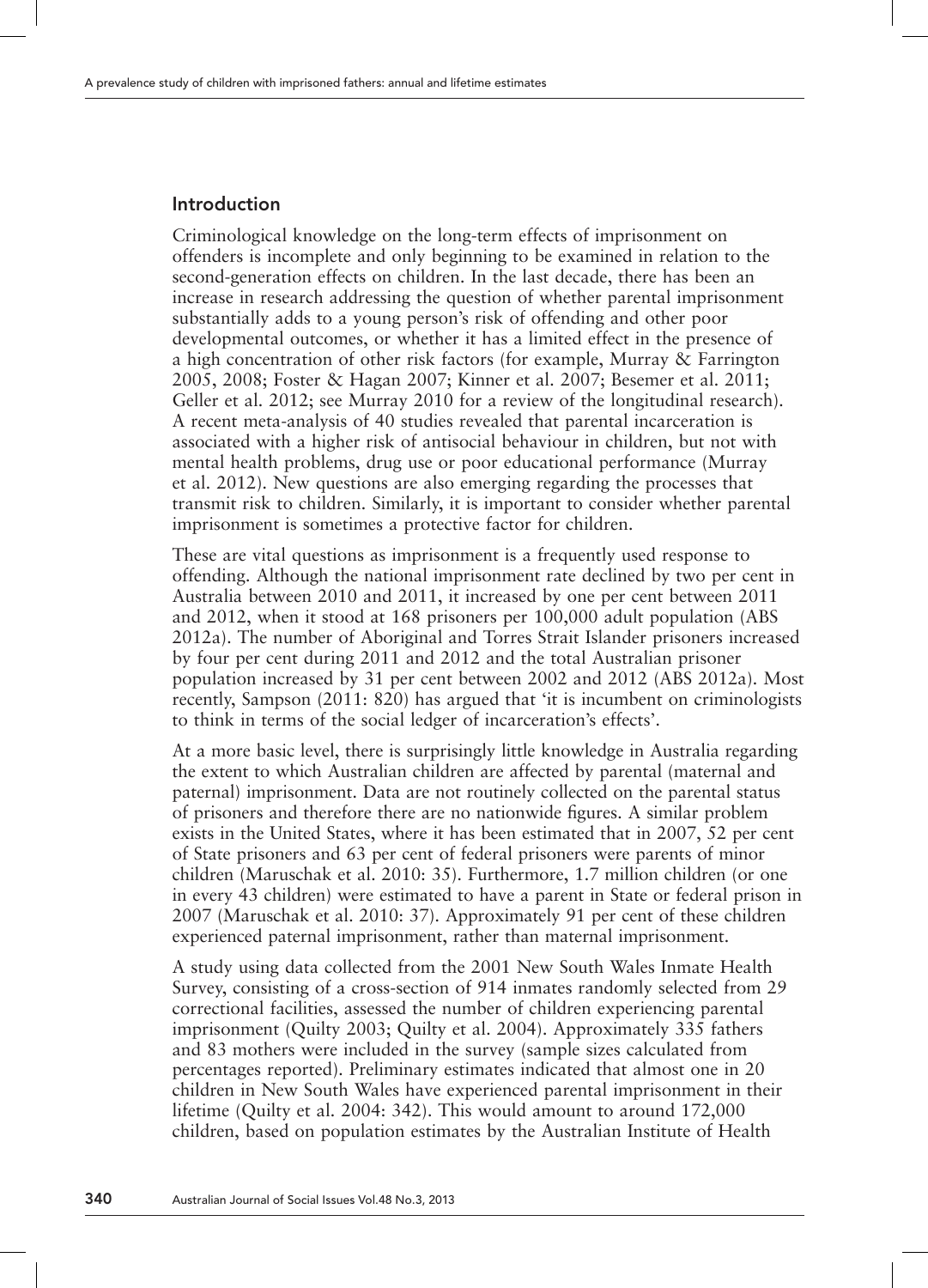and Welfare (2005). The proportion is even higher for Indigenous children, such that approximately one in five NSW children have experienced parental imprisonment in their lifetime (Quilty et al. 2004: 342). National estimates drawn from the NSW data show that one in 200 children (0.5 per cent), aged 15 years or younger, have a father in prison (Quilty 2003).

The high rates of Indigenous children's experience with parental imprisonment are associated with the overrepresentation of Aboriginal and Torres Strait Islander peoples in the court system (ABS 2012b) and in correctional facilities. According to the 2011 Census, Indigenous people comprise 2.5 per cent of the Australian population, 2.5 per cent of the NSW population and 3.6 per cent of the population in Queensland (ABS 2012c). Of Indigenous Australians, 90 per cent are of Aboriginal origin, 6 per cent of Torres Strait Islander origin, and 4 per cent identify as both Aboriginal and Torres Strait Islander origin (ABS 2012c). Despite accounting for a small percentage of the population, Indigenous people comprise approximately 27 per cent of the Australian prison population. This rate is 15 times higher than for non-Indigenous prisoners (ABS 2012a). The percentage of Indigenous prisoners was slightly higher in Queensland (29.7 per cent or 1,663 persons) (ABS 2012a). Further, Indigenous prisoners are more likely to have prior adult imprisonment (74 per cent) than non-Indigenous prisoners (48 per cent) (ABS 2012a). Based on these figures alone, it is apparent that, proportionally, Indigenous children are more likely than non-Indigenous children to experience the imprisonment of a parent as well as repeat parental imprisonment.

The focus of the current study is on fathers, as there is little known about the extent of paternal imprisonment or who children reside with prior to and during their father's prison term. This may be due to an assumption that most children remain with their mothers, so that the father's imprisonment has minimal impact on the family. However, research in the United States and United Kingdom has revealed that families of prisoners may experience serious emotional, financial and social consequences (Johnston 1995; Walker & McCarthy 2005; Foster & Hagan 2007; Geller et al. 2009; Schwartz-Soicher et al. 2011). Furthermore, if the status of the male prisoner as a father is ignored, this may affect the father's ability to maintain relationships with their children and affect the quality of their visits. It may also affect the level of support and services that are provided for their families in the community.

Using data from a nationally representative survey of prisoners conducted in 1997 and 2004 by the Bureau of Justice Statistics (BJS) in the United States, Maruschak and colleagues (2010) reported on key findings pertaining to imprisoned parents and their children. It was estimated that only 48 per cent of parents in state prison were living with at least one of their children in the month before arrest or just prior to their imprisonment (Glaze & Maruschak 2008, Maruschak et al. 2010: 40). This figure was higher for mothers than for fathers. These are relevant figures because recent research in the United States using a large sample of 3,000 children revealed a significant positive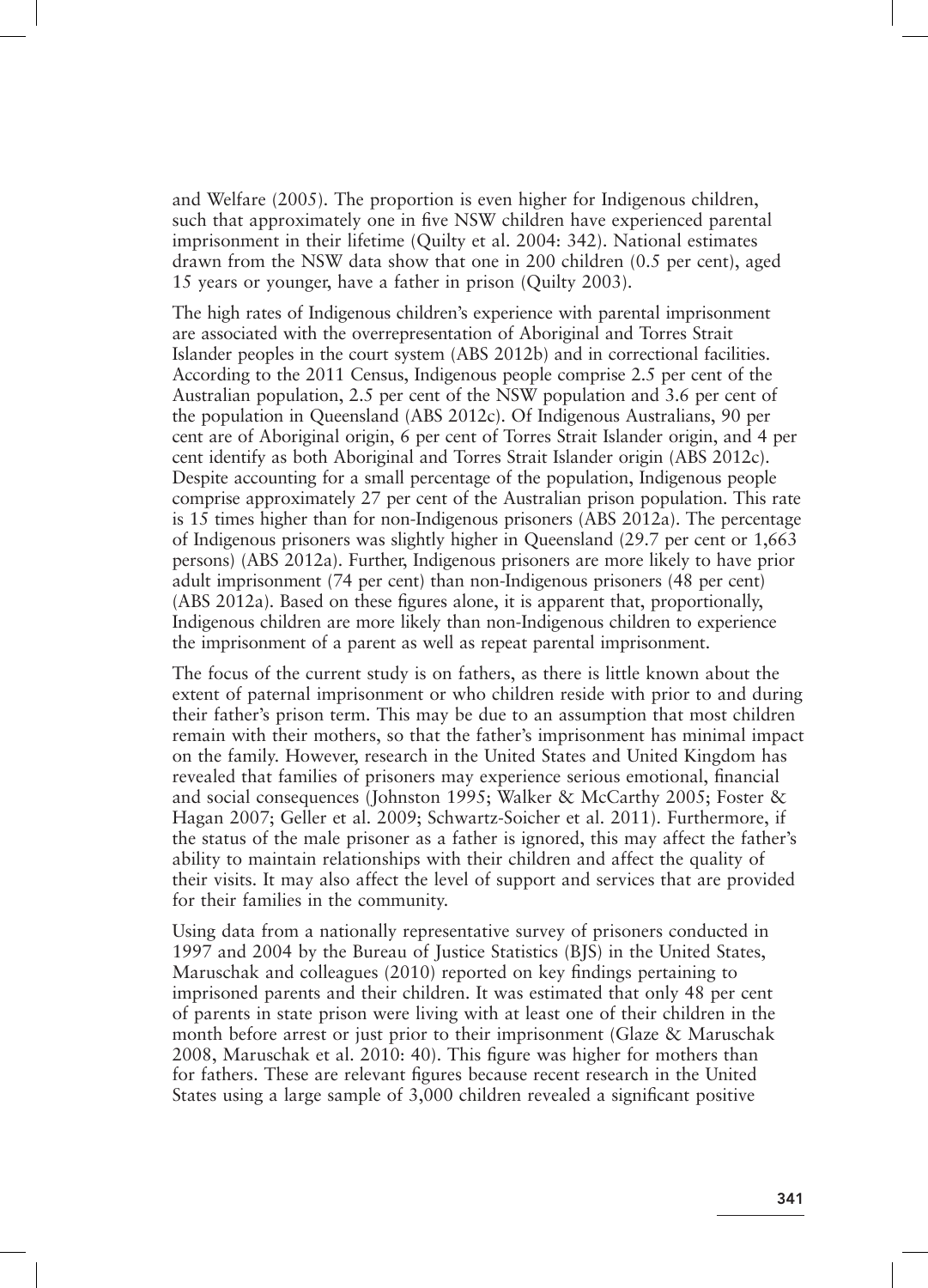relationship between paternal incarceration and increased child aggression. The relationship was stronger if the child had been living with the father prior to his imprisonment (Geller et al. 2012: 66).

According to the BJS survey, only one quarter of fathers versus three quarters of mothers reported providing the primary care to their children prior to their imprisonment. Furthermore, almost 90 per cent of State imprisoned fathers reported having at least one child in the care of their biological mother, whereas State imprisoned mothers most commonly (42 per cent) reported that the child's grandmother was the current caregiver of the child. Less than half (42 per cent) of parents in State prison received a personal visit from their child, with letter writing being the most common form of contact (70 per cent). Weekly contact with children declined with longer time served, from 46 per cent for those who had served less than a year, to 41 per cent for those who had served between 12–59 months, down to 34 per cent for those who had served more than 60 months in prison (Maruschak et al. 2010: 43). Findings such as these reveal that any approach to understanding whether and how paternal imprisonment has a detrimental or protective effect on children will be complex and require an understanding of the variations in relationships that exist between children and their imprisoned father.

With respect to imprisoned fathers and the Australian context, three key questions emerge from the NSW estimates. First, how generalisable are these estimates beyond NSW? That is, are similar proportions of children in other Australian States experiencing paternal imprisonment? Second, what degree of contact did these children have with their father prior to his imprisonment? If children who lived with their father prior to his imprisonment are at heightened risk of displaying increased aggression (Geller et al. 2012: 66), then it is important to determine to how many children this risk might apply. Third, who is the primary caregiver of the children while their father is in prison? These are fairly basic questions, yet it is essential to address them if we are going to correctly assess the potential scope of the problem and direct resources to prevent second-generation effects of paternal imprisonment. These questions are yet to be systematically addressed in Australia.

The current study used data collected in Queensland over a six-month period in 2008 and 2009 to estimate how many children in Queensland, in one year and in their entire childhood, experienced the imprisonment of their father. The purpose of the study was to examine the generalisability of Quilty's (2004) NSW findings and to examine the living and care arrangements of children with a father in prison. The specific questions addressed were:

- 1. How many children in Queensland experience paternal imprisonment in one year and across their childhood?
- 2. What degree of contact did these children have with their father prior to his imprisonment?
- 3. Who is the primary caregiver of the children while their father is in prison?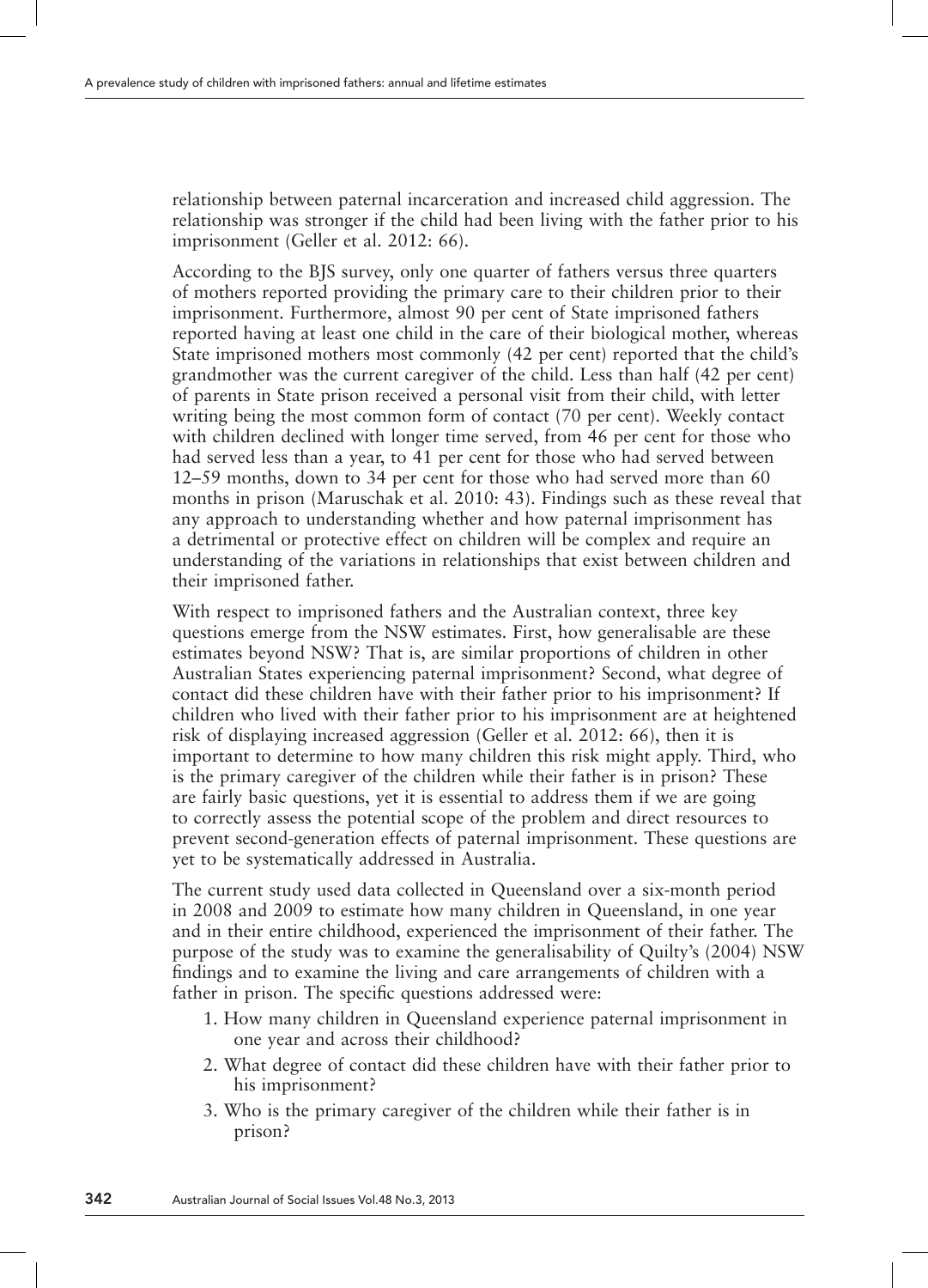# Method

#### Sample Selection

Eligible participants were drawn from all new intakes of male prisoners over a six-month period (from October 2008 to March 2009) across the five Queensland reception prisons (Brisbane Correctional Centre, Maryborough Correctional Centre, Townsville Correctional Centre, Lotus Glen Correctional Centre, Capricornia Correctional Centre). A total of 2,962 admissions were made during this data collection period. Of these new intakes, 36 per cent (*n*=1,055) of men were approached to participate in the study. We aimed to invite as many new intakes as possible to participate in the study. At the point of approaching potential participants, their parental status was not known. Whether men were approached was dependent upon the workload of the correctional staff member at the time. As Brisbane Correctional Centre (BCC) is the reception and remand prison for South East Queensland, the most densely populated part of the State, the volume of intake assessment to be conducted is large. As a consequence of time constraints on staff, data were collected for a six-month period in all prisons except BCC, where data were only collected for four months (October – January). Therefore, there was a period of two months during which potential participants were not approached at BCC. Further, during the first four months the rate of approaching potential participants at this Centre was low. While we do not know the parental status of those who were not approached, there is no reason to believe that it would have been different to those participants who were approached, since there was no systematic bias in the recruitment method.

Of men approached to participate, 381 were not eligible as they indicated they did not have children aged 0–17 years. Eighty-three men were not ultimately invited to participate as the prison psychologist or counsellor deemed it inappropriate given their current mental or physical state; their parental status is unknown. Of the remaining 591 potentially eligible men, 303 men were fathers and agreed to participate in the study (51 per cent consent rate). The parental status of those who declined to participate without giving a reason (*n*=288) is not known.

#### **Participants**

The ages of the 303 participants ranged from 18 to 58 years (*M*=32.23, *SD*=8.59). Just over half of the men identified themselves as Indigenous (51.2 per cent). For sentenced participants (66.7 per cent), current sentence lengths averaged 19.6 months (*SD*=22.83) with a median of 12 months. In Queensland in the period 2010–2011 the mean and median sentence lengths in the Higher Courts were 20 months and 12 months respectively, and in the Magistrate's Court the mean was approximately six months and the median four months (ABS 2012a). Given that more defendants are sentenced to custody in the Magistrates Court than in the Higher Courts, the sample data appear to disproportionately represent prisoners with longer sentences. Importantly, however, there was no significant difference between the average sentence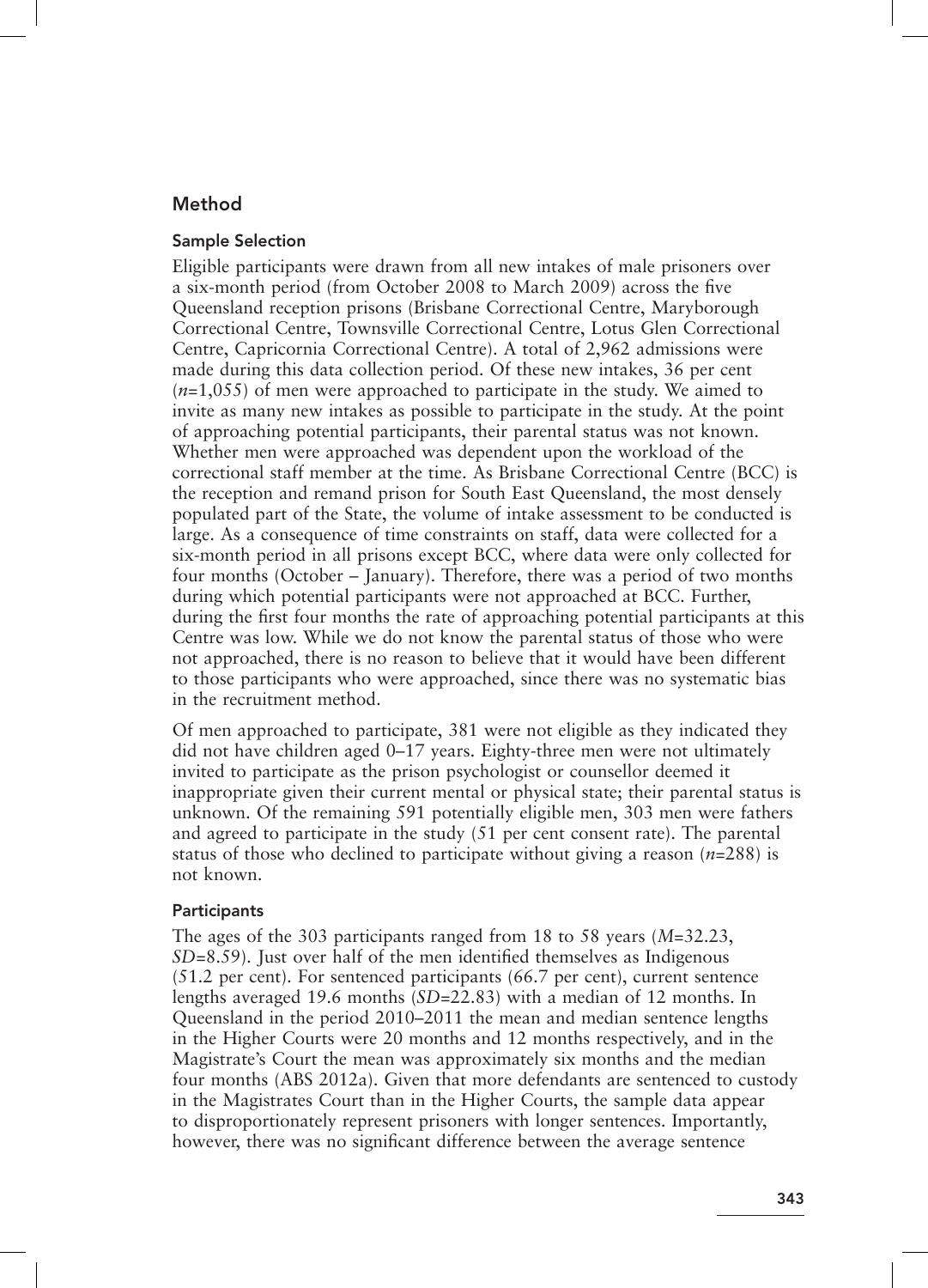lengths of participants in the study and all the other admissions over the six-month period. One possible explanation for the relatively high means in both groups is that our sentence length data do not include the remand prisoners in our study. Remand prisoners who have been sentenced to shorter terms through the Magistrates Court may be released immediately if their period on remand meets their sentence. They do not enter the correctional system as a sentenced prisoner. Therefore our correctional system data may contain fewer shorter sentences compared to court data.

Men reported having between one and nine children, with the most frequent being one child (39 per cent), followed by two children (26 per cent), three children (13 per cent), four children (10 per cent), five children (six per cent) and six to nine children (six per cent). Non-Indigenous men had an average of 2.29 children (*SD*=1.60), which was significantly fewer than those of the Indigenous men (*M*=2.74, *SD=*1.66), *t*(294)=–2.36, *p*<.05).

#### Representativeness of sample

It was not possible to compare how representative the fathers in this study were to all fathers in prison with children under 18 years, since the parental status of prisoners is not recorded in official administrative data. It is possible that our sample differed from the wider group of imprisoned fathers who were not approached or declined to participate in terms of the quality of their relationships and contact with children prior to imprisonment. Therefore, in order to attempt to assess the representativeness of the sample, the 303 participants were compared on a range of variables to all other admissions during the six-month data collection period. The two groups did not differ significantly with respect to age, highest level of education, offence type, total number of current offences, total sentence length, total number of previous offences for which they were sentenced, total number of previous episodes in prison, and the cumulative total of episode lengths in prison (in months). They did, however, differ significantly on three variables. The men who consented were significantly more likely to be married or in a defacto relationship (41.2 per cent) than the other men  $(28.3 \text{ per cent}) (\chi(266, N=3001)) = 47.73$ ,  $p < .001$ , *Cramer's V*=.126). While there was a significant difference in the number of children that the participant sample reported according to their marital status  $(F(4, 293)=4.04, p<0.1)$ , post hoc analyses using Tukey B<sup>1</sup> revealed that the only significant difference was between men who were never married (*M*=2.15, *SD*=156) and divorced men (*M*=3.64, *SD*=1.86). Since there was no significant difference between the number of children men who were married or in defacto relationships had and the number other groups had, no adjustments were made in subsequent analyses for the marital status of prisoners.

As noted earlier, significantly more participants were Indigenous men (51.2 per cent) than in the remaining admissions (31.8 per cent)  $(\gamma 2(1, N=2966)=44.67)$ , *p*<.001, *Cramer's V*=.123). In Queensland, Indigenous prisoners comprise approximately 30 per cent of the prison population (ABS 2012a). The high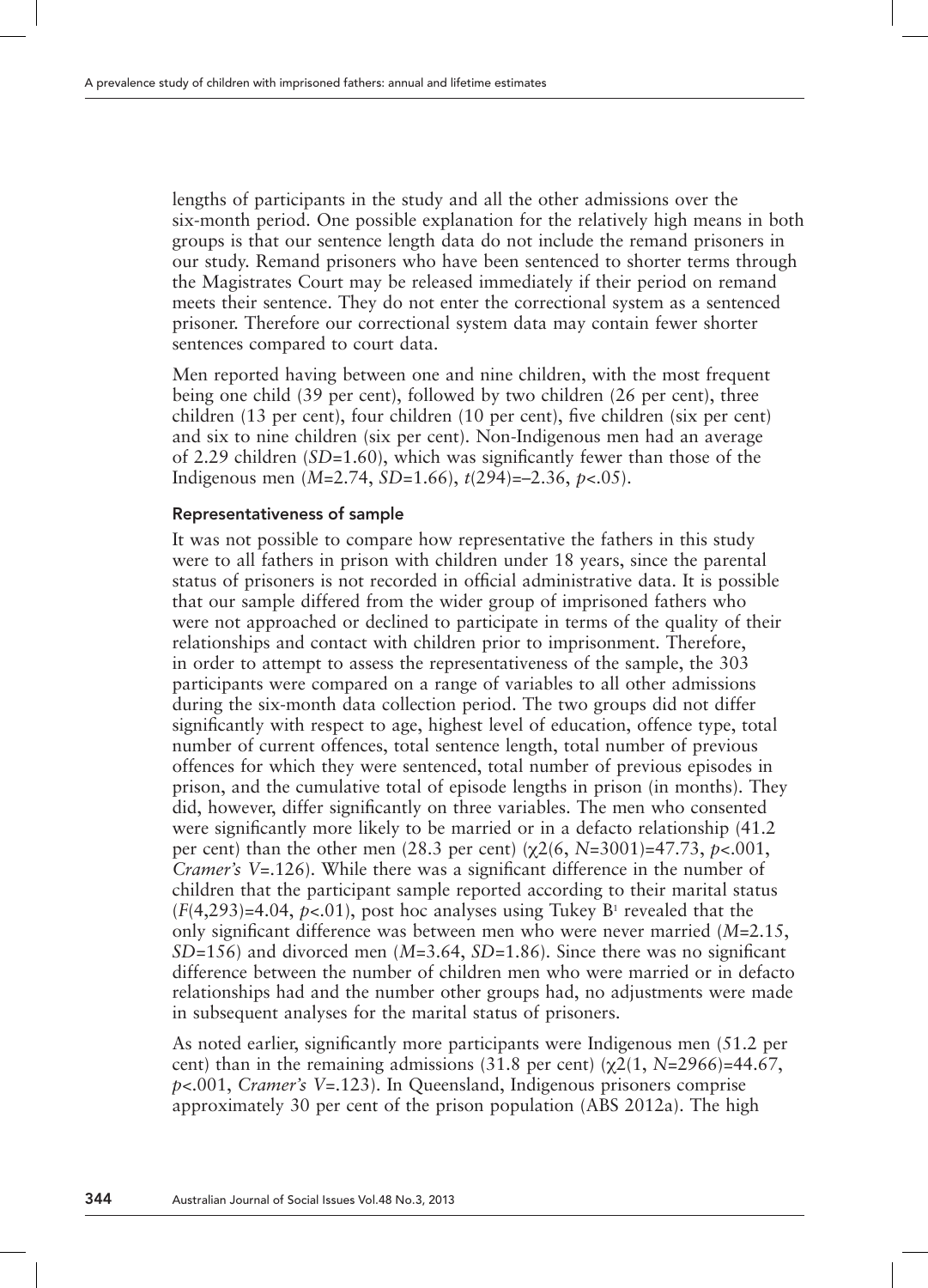number of Indigenous men in our study is likely a consequence of the better response rate in the Central and Northern Queensland prisons, which have a higher proportion of Indigenous prisoners than in South East Queensland. As described above, in the participant sample Indigenous men had significantly more children than non-Indigenous men. This is addressed in the analyses below by providing separate annual and lifetime estimates for Indigenous and non-Indigenous prisoners and their children. Also, significantly fewer participants had been sentenced (66.7 per cent) than in the remaining admissions (77.4 per cent)  $(\chi^2(1, N=3005)=17.18, p<.001)$ , *Cramer's V*=.076. There was no significant difference in the number of children of prisoners according to whether the prisoner was sentenced (*M*=2.41, *SD*=1.54) versus on remand  $(M=2.71, SD=1.82)$  ( $t(300)=-1.47, p=.142$ ), therefore no adjustments were made in the subsequent analyses for sentence status.

#### **Materials**

An 11-item survey, that took participants 10–15 minutes to complete, was used to collect data for this study. The first three items asked about the participants' sentence status (sentenced, on remand, or sentenced with further remands), their age (in years) and how many children they had under the age of 18 years. Items 4–10 were completed separately for each child of the participant. The child's birth date was recorded (if known), otherwise the current age of the child was noted (item 4). Item 5 recorded whether the child was of Aboriginal (yes, no) or Torres Strait Islander (yes, no) descent. Item 6 recorded the child's gender (male, female) and item 7 recorded whether the child was the biological child or step-child of the participant. If the participant indicated it was their step-child, they were requested to indicate how long they had been the child's step-parent prior to their imprisonment. An 'other' relationship option was also provided to allow for kinship relationships to be recognised for Indigenous men. They were asked to describe that relationship if 'other' was selected.

Item 8 recorded whether the father was living with the child prior to their imprisonment (yes, no). If the child was not living with them, participants were requested to indicate whether they had limited custody, joint custody, or no custody rights for that child. This item also recorded how frequently the men had visitation arrangements with the child (every day, weekends only, weekly, fortnightly, monthly or other). Item 9 recorded the primary caregiver of the child during the participant's imprisonment (biological mother, step-mother, maternal grandparents, paternal grandparents, child's aunt or uncle, other relatives, Child Safety Services [such as foster carers], other). Item 10 recorded whether the participant expected to be living with the child or have visitation post-release (yes, child living with them permanently; visitation rights; not living with them and no visitation rights). The final item asked men where they were living prior to their imprisonment (own home owned outright, own home with mortgage/ rent-buy scheme, private rental, friends/relatives in long-term stay, friends/ relatives in temporary stay or uncertain length, government rental, caravan park, hostel/boarding house, motel/hotel, no fixed address [and length], other).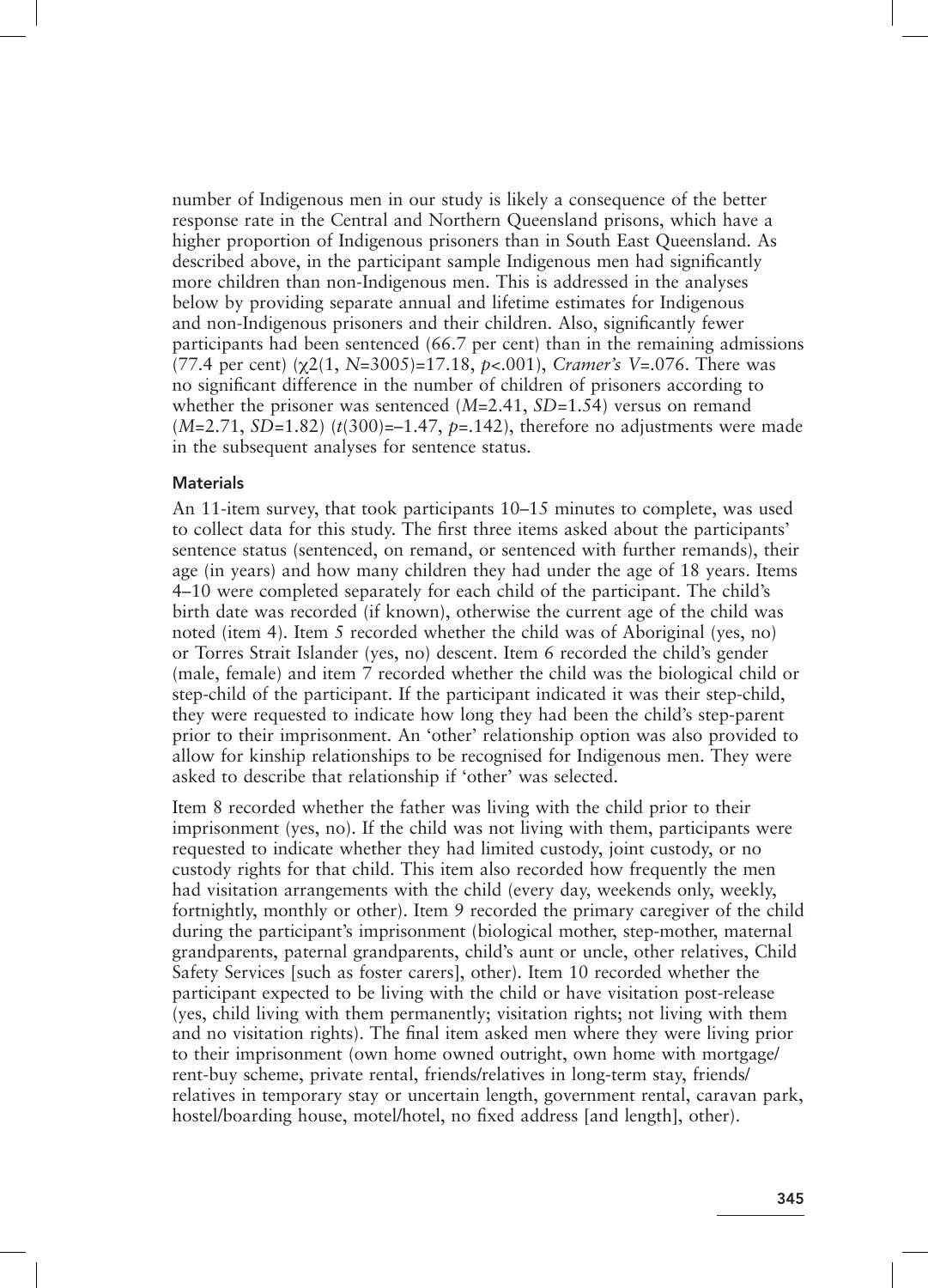The Correctional Centre in which the participant was housed was recorded. Participants were requested to provide their Individual Offender Management System Identification (IOMS ID) and to give permission for the researchers to match their responses to other IOMS data held by Queensland Correctional Services (QCS). Data obtained from IOMS related to demographic information, current imprisonment and offence details and previous criminal history. The demographic information included the participant's date of birth, ethnicity, marital status and highest level of education obtained. Current imprisonment details included the participant's offences for which they were convicted, episode length (total length rather than length for individual offences), episode start date, whether the episode had been completed at the time of data request (yes, no), and episode completion date (if episode completed). Previous criminal history details included offences that resulted in a sentence (sorted by the date of previous episodes of imprisonment, if more than one), total episode length (for each previous episode) and the start and end dates of each episode of imprisonment.

#### Procedure

A psychologist or counsellor administered the survey during their initial assessment of the prisoner, upon his receipt into the prison. Following discussion with QCS it was decided that this would be the most effective method to ensure that as many eligible men as possible would be approached to participate in the research, while maintaining security in the prison and ensuring that the men's mental health would be considered during the process. Every prisoner received into the prison undergoes such an assessment to determine their requirements while in prison and their security status. During this assessment, if deemed appropriate and with time permitting, the staff member would introduce the research project to the individual, emphasise that their participation was voluntary, and indicate that the project was being conducted by Griffith University in partnership with the QCS, the Department of Communities and the Catholic Prison Ministry. A full information sheet was provided to participants, which staff members read aloud if there were any literacy problems. The staff member then recorded whether the individual consented to participate, was not eligible (no children under 18 years), declined to participate, or was not appropriate to approach due to their current state. IOMS IDs were recorded for all individuals, regardless of whether they participated in the research. If the participant agreed to participate, the staff member administered the survey by reading each question aloud and marking responses. This aimed to overcome any potential problems with literacy and avoided missing data.

Prior to the implementation of the survey, the first author discussed the project with the psychologists and counsellors who would be responsible for the data collection in the prisons. The discussion took place either in person (Brisbane, Townsville) or via teleconference (Lotus Glen, Capricornia, Maryborough). The purpose of these discussions was to discuss the aim of the research and the staff's important contribution to it, and to ensure that all questions on the survey were clear. Once this process had been completed, the survey was trialled at Brisbane Correctional Centre for one week to assess whether the recruitment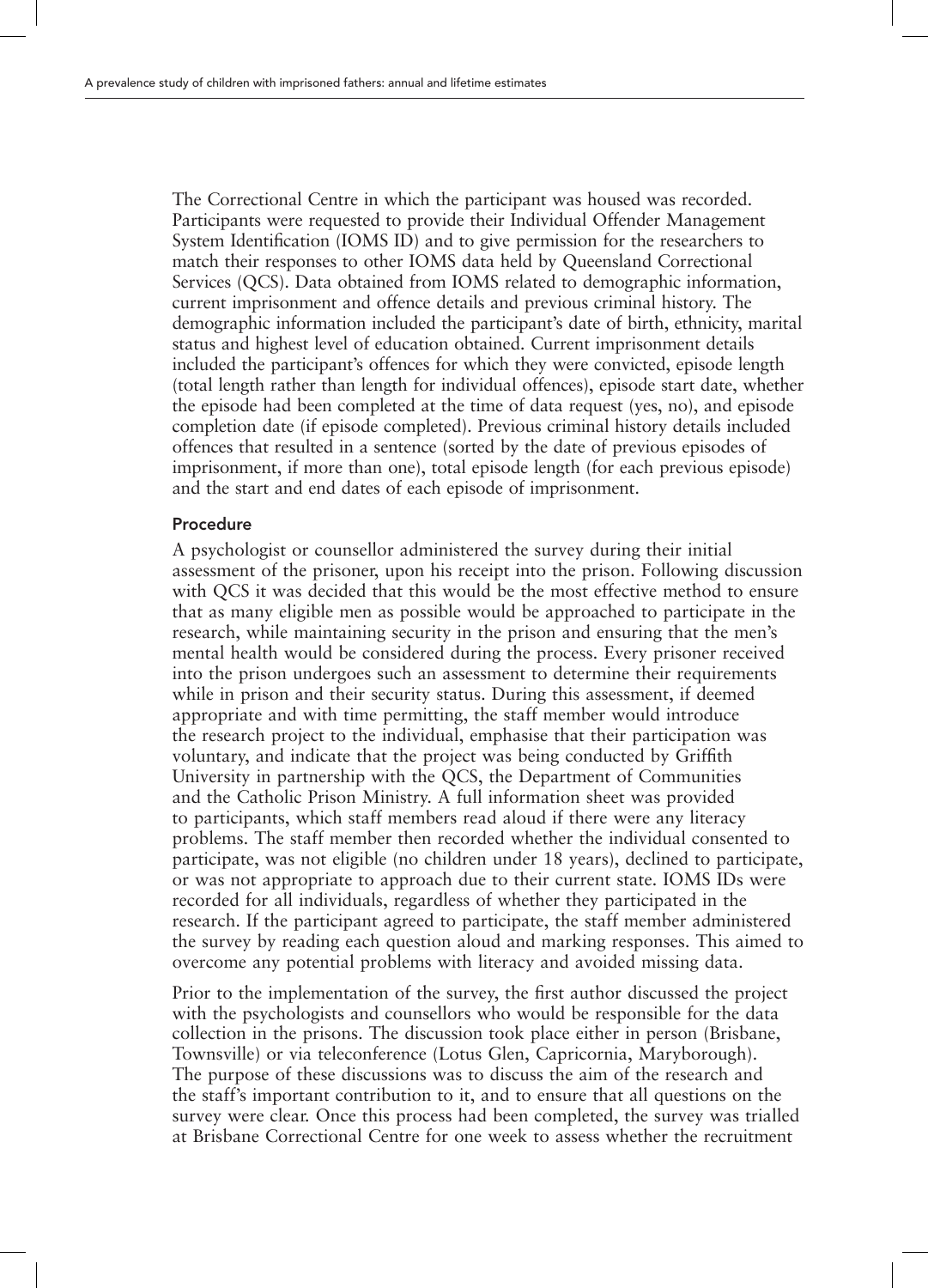protocol was effective and whether there were any difficulties with the survey. Some minor revisions were made to the survey as a result. As Brisbane Correctional Centre is the main reception prison for South East Queensland, the number of men being processed through the centre on a daily basis is large. The staff conducting their intake assessments indicated that it was difficult to approach each eligible participant given time constraints. Alternative recruitment processes were considered, but none were viable, given security and movement issues within the prison. Despite these concerns, staff members were enthusiastic about the project and so the project commenced with the original protocol.

As already noted, data were collected for a six-month period in all prisons except at the Brisbane Correctional Centre, where data were only collected for four months. Consent indication forms and completed surveys were returned to the head office of QCS monthly, from where they were collected by Griffith University researchers. A senior research assistant maintained weekly contact with staff at each prison and posted additional research materials when required. Once the data collection period was completed, a request for additional data (demographic, current offence, criminal history) was sent to QCS with the IOMS IDs of all men who were approached to participate. The data were then matched with the survey data using IOMS IDs. The IOMS IDs were then replaced with unique identifiers. The project received ethical clearance from Griffith University's Higher Research Ethics Committee (LEJ/05/08/HREC).

## Statistical analysis

In the analysis three estimates were calculated: (1) estimates of the number of children in Queensland who experienced the imprisonment of their father in one year (July 2008 to June 2009), and (2) estimates of the number of Queensland children who experience paternal imprisonment during their childhood (that is,  $0-17$  years of age) according to a) the average number of children of fathers imprisoned for the first time, and b) the average number of children of fathers in prison. The procedure for calculating these estimates and the assumptions underpinning the data are described below. Analyses were calculated using SPSS for Windows Version 21. These estimates are based on count data (number of children) that are not normally distributed. Therefore 95 per cent Confidence Intervals for estimates were calculated using Poisson confidence intervals. Poisson rate confidence intervals were calculated by employing the relationship between the Poisson and chi-square distributions (Ulm 1990).

## Estimate 1: Estimates for 2008–2009

The data collected over the six-month period were used to estimate how many children in Queensland were likely to have experienced a father going to prison within the 12-month period of 1 July 2008 and 30 June 2009. The estimates were calculated in a series of four steps:

■ *Step 1* – The number of imprisoned fathers in 2008–2009 was calculated by multiplying the number of men in prison in Queensland in that year by the percentage of fathers in our study.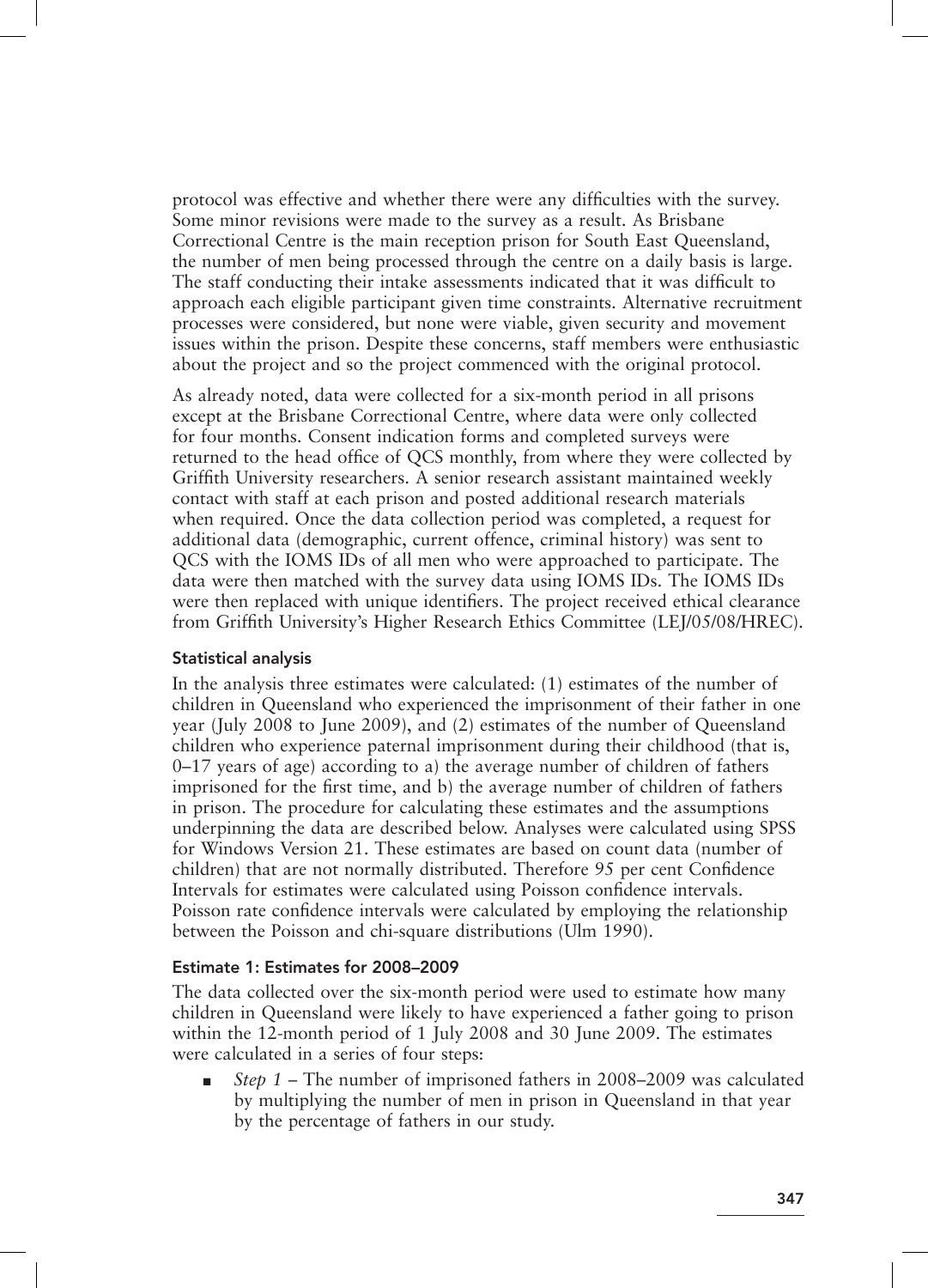- *Step 2* The number of children with an imprisoned father was then estimated by multiplying the number of fathers calculated in Step 1 by the average number of children per father in our study.
- *Step 3* We divided the number of children with an imprisoned father (estimated in Step 2) by the population of children aged 0–17 years in Queensland in 2008. This provided an estimate of the percentage of children who experienced paternal imprisonment in the year 2008–09.
- *Step 4* Estimates were then calculated separately according to the Indigenous status of the fathers using the same steps above.

Key assumptions made in calculating these estimates were:

- 1. That there were no differences between the parental statuses of incarcerated men who did participate in the study and those who did not participate in the study.
- 2. That the self-report measures of parental status and number of children are accurate.

In addition to the data obtained in the current study, data from official sources were also required to conduct estimates. These were:

- 1. The number of men imprisoned in Queensland between July 2008 and June 2009 (*N*=7,808; 5,700 non-Indigenous men; 2,108 Indigenous men) (figures provided to the authors by Queensland Corrective Services).
- 2. The number of children aged 0–17 years in Queensland in 2008 by Indigenous status. The most recent published population data for children in Queensland was for 2007 and estimates of the number of Indigenous children in Queensland were available for 2006 (*N*=1,020,421; 954,937 non-Indigenous children; 65,484 Indigenous children) (ABS 2008). Given that 2008 data were used in the numerator (percentage of imprisoned men with children) the population of non-Indigenous children in 2007 was adjusted for one year to create 2008 figures, using the average annual growth rate in the population (2006–2011) of 2.3 per cent (ABS 2012d). For the Indigenous population, the average annual growth rate was estimated to be 2.6 per cent (1991–2006), while the projected annual growth rate for 2006–2021 is 2.7 per cent (ABS 2009). The midpoint of 2.65 per cent was used to estimate the 2008 population of Indigenous children from the 2006 data. These population adjustments resulted in 976,901 non-Indigenous children and 68,955 Indigenous children (estimated *N*=1,045,856 children aged 0–17 years in Queensland in 2008).

## Estimates 2a and 2b: lifetime estimates

Estimates of the number of Queensland children who experience paternal imprisonment during their childhood (0–17 years of age) were calculated according to the average number of children of fathers imprisoned for the first time (Estimate 2a). The estimates were calculated in a series of five steps: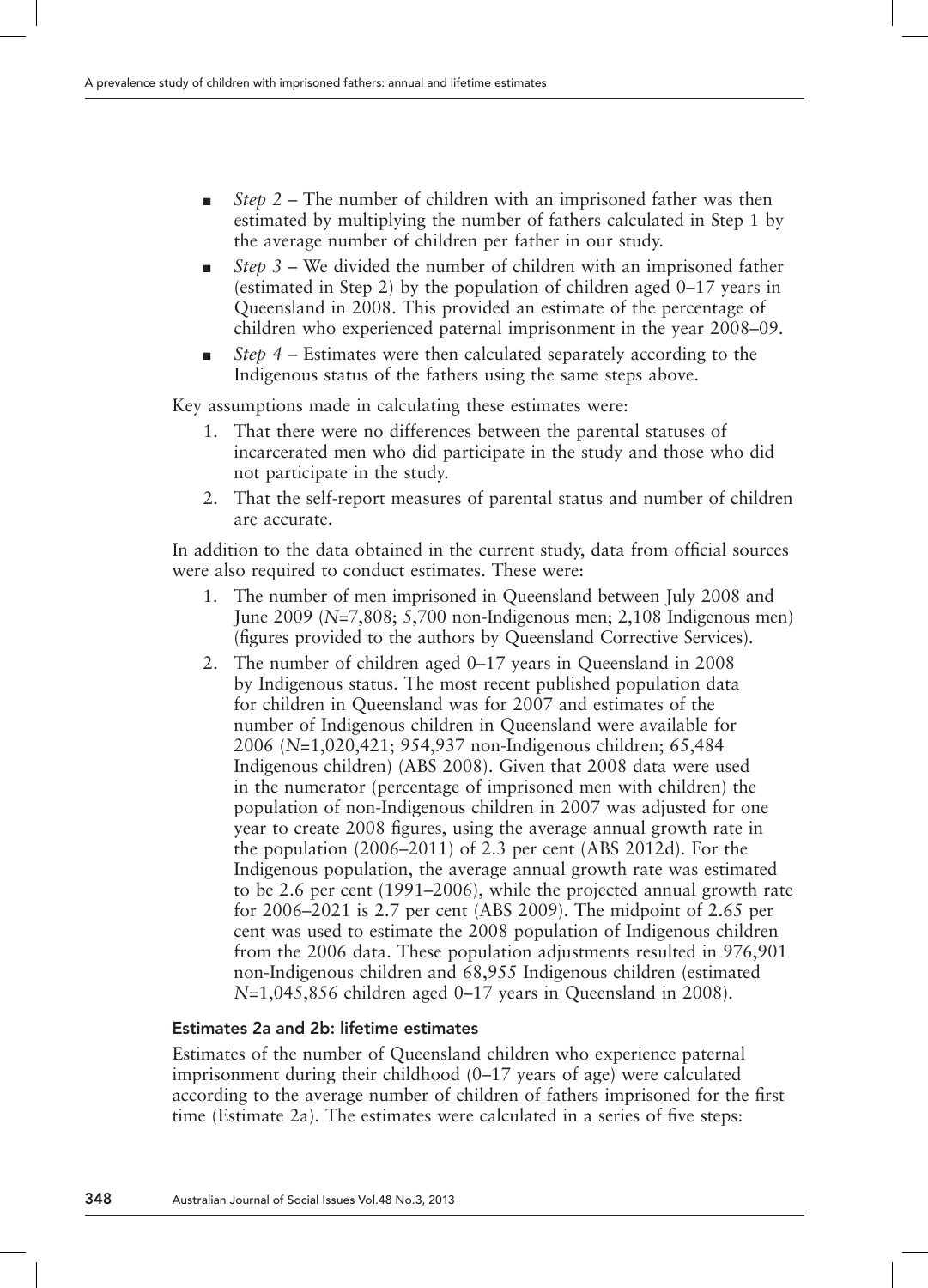- Step 1 The number of imprisoned fathers in prison for the first time in 2008–2009 was calculated by multiplying the number of men in prison in Queensland in that year by the percentage of fathers who were in prison for the first time in our study.
- *Step 2* The number of children with a first-time imprisoned father was then estimated by multiplying the number of fathers calculated in Step 1 by the average number of children per father (for first-time imprisonment) in our study.
- *Step 3* The total number of children aged 0–17 years who experienced first-time paternal imprisonment was then calculated in the following way: once the number of children in Queensland in 2008 who experienced paternal imprisonment was estimated (described in the 2008/09 estimates), this figure was then adjusted for each year from 2007 back to 1991 according to the annual rate change in the Queensland population between 1991 and 2008. This annual rate change was manually calculated from annual Queensland population figures (ABS 2008). Annual figures were not available for the Indigenous population in Queensland for the years 1984, 1985, 1987–1990 and 1997–1999 inclusive. The average Indigenous annual rate change of 2.46 (over the 18 years) was applied in these years. Once the number of children who experienced first-time paternal imprisonment was calculated for each of the 17 years, these figures were then summed.
- *Step 4* We divided the number of children aged 0–17 years with a first-time imprisoned father (estimated in Step 3) by the population of children aged 0–17 years in Queensland in 2008. This provided an estimate of the percentage of children in Queensland who experienced paternal imprisonment by the age of 17 years (between 1991 and 2008).
- *Step 5* Estimates were then calculated separately according to the Indigenous status of the fathers using the same steps above.

Next, estimates of the number of Queensland children who experience paternal imprisonment during their childhood were calculated according to the average number of children of fathers in prison (Estimate 2b). The same five steps as those described above were used, with the exception that the average number of children per father was used in Step 2 instead of the average number of children of fathers imprisoned for the first time.

Assumptions made in calculating the analyses were the same as above with the addition of two further assumptions:

1. That the percentage of fathers in prison remains stable over time. We have no information either to confirm or contradict the validity of this assumption.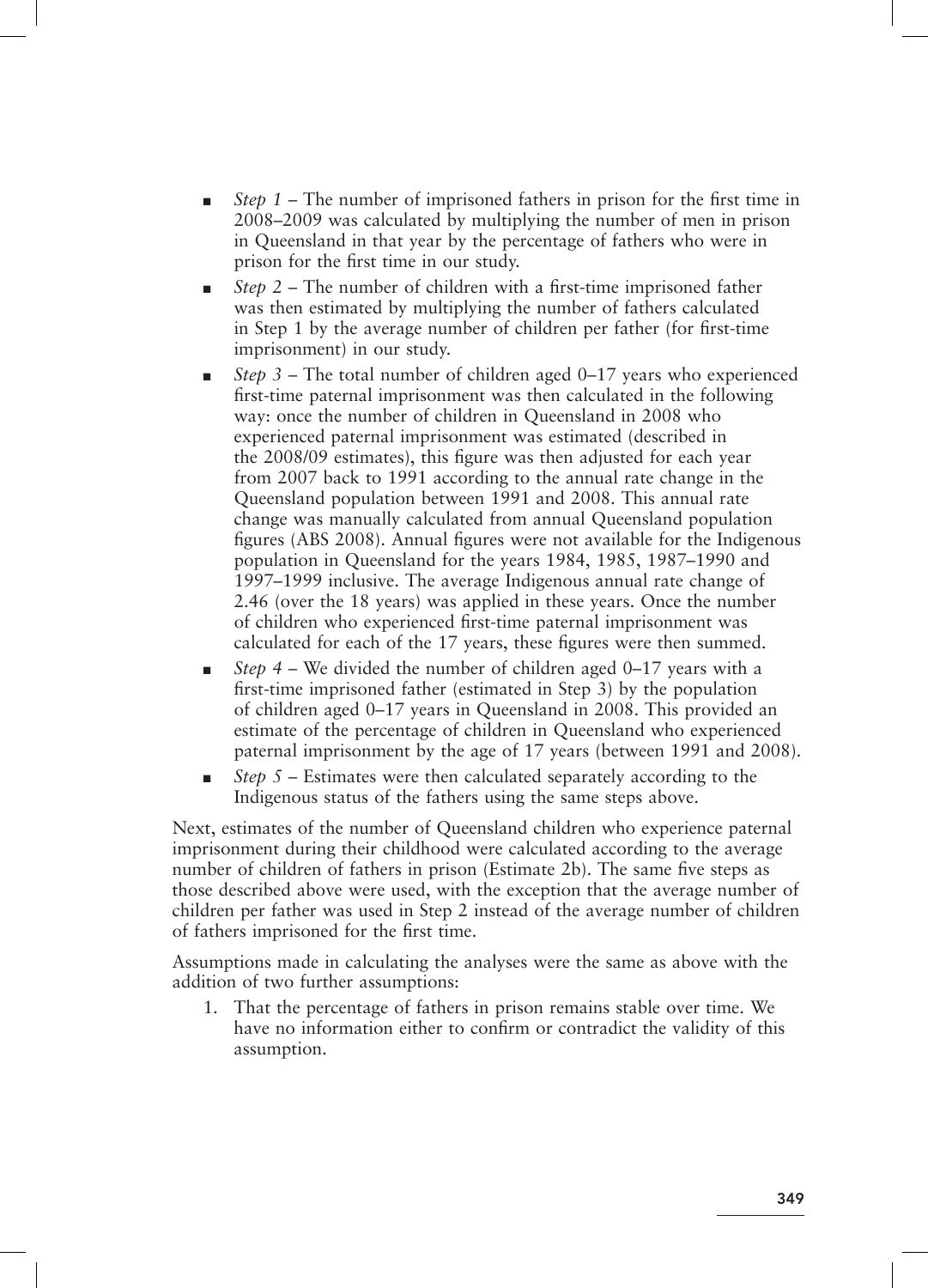2. That prisoner numbers remain stable over time. This assumption was made for ease of calculating estimates. We do, however, know that prisoner numbers have increased over the past decade (ABS 2012a). A sensitivity analysis was conducted to account for increases in prisoner numbers over the past 18 years.

An additional variable not used in the first estimate was:

1. The percentage of men imprisoned for the first time between July 2008 and June 2009 (*N*=37.6 per cent; 49 per cent [*n*=2793] non-Indigenous men, 25 per cent [*n*=527] Indigenous men) (figures provided to the authors by Queensland Corrective Services).

# Results

#### Summary statistics

Participants reported having a total of 753 children between them (54.2 per cent males, 45.8 per cent females, *n*=30 missing). The ages of their children ranged from two days old to 17 years (*M*=7.08, *SD*=4.86). The majority of men reported being the biological fathers of the child. In the case of non-Indigenous men, 80 per cent were the biological father and 20 per cent were the step-father of the child. For Indigenous men, 93 per cent were the biological father, six per cent were the stepfather, and one per cent reported another kinship relationship with the child (such as an uncle) that carried parental-like responsibilities. Of the children, 63.2 per cent were Aboriginal or Torres Strait Islander or both, with the remaining 36.8 per cent being non-Indigenous.

Participants' reports show that 48.4 per cent of the children lived with their father prior to his imprisonment (52 per cent non-Indigenous children, 47 per cent Indigenous children). When asked whether their child/ren would live with them after imprisonment or whether they would have visitation rights, fathers reported that 45.2 per cent of the children would be living with them permanently and they would have visitation rights with 39.3 per cent of the children, while 14.3 per cent of the children would not be living with or have visitation with their father, and for 1.1 per cent of the children their living status was uncertain. According to fathers, of children who were living with them prior to imprisonment (*n*=348), 87.6 per cent were expected to be living with their father after his release, while 10.3 per cent were expected to visit their father and two per cent of children were expected to have no further contact with their father.

Primary caregiver arrangements for the child while the father was imprisoned were examined. Table 1 reveals that the biological mother is typically the primary caregiver for the child while the father is in prison. This does not differ significantly according to the Indigenous status of the child  $(\chi^2)(4, N=715)=4.75$ , *p*<.314, *Cramer's V*=.082). However, as depicted in Table 2, the primary caregiver does differ significantly according to whether the child was living with the father prior to his imprisonment  $(\chi^2/4, N=725)=14.48, p<0.001, Cramer's$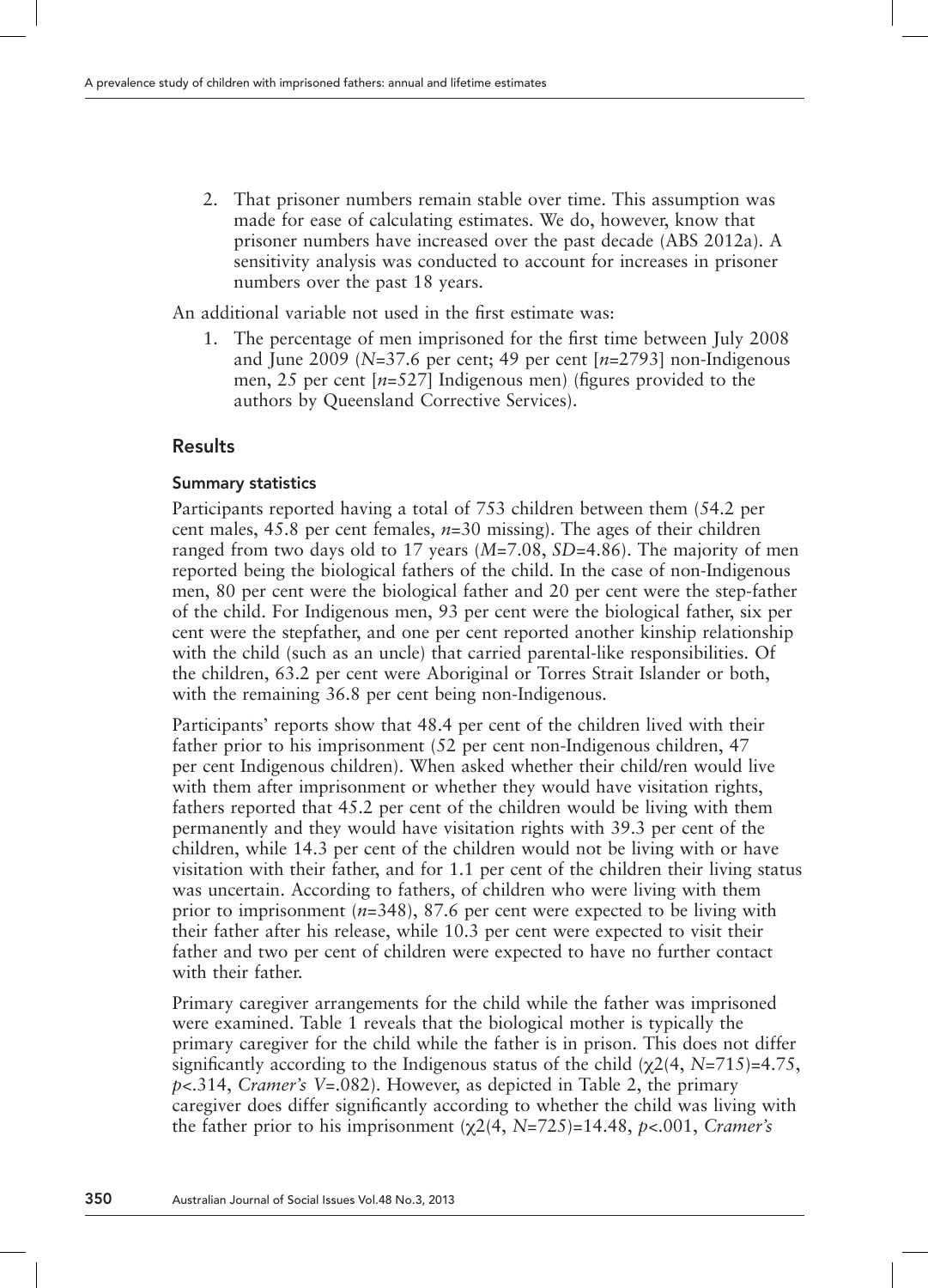*V*=.141). Children were less likely to be living with their biological mother and more likely to be in the care of the Child Safety Services if they had not been living with their father prior to imprisonment.

|                              | Non-Indigenous<br>children | Indigenous<br>children | Total       |  |  |
|------------------------------|----------------------------|------------------------|-------------|--|--|
|                              | $N(\%)$                    | $N$ (%)                | $N$ (%)     |  |  |
| Biological mother            | 227 (85.7)                 | 367 (81.6)             | 594 (83.1)  |  |  |
| Grandparents                 | 9(3.4)                     | 27(6.0)                | 36(5.0)     |  |  |
| Other relatives              | 11(4.2)                    | 30(6.7)                | 41(5.7)     |  |  |
| <b>Child Safety Services</b> | 13(4.9)                    | 18(4.0)                | 31(4.3)     |  |  |
| Other                        | 5(1.9)                     | 8(1.8)                 | 13(1.8)     |  |  |
| Total                        | 265 (100.0)                | 450 (100.0)            | 715 (100.0) |  |  |

Table 1: Primary caregiver while father is in prison by Indigenous status

#### Table 2: Primary caregiver arrangements according to whether the child lived with the father prior to his imprisonment

|                              | Not living with father<br>$N$ (%) | Living with father<br>N (%) | Total<br>$N$ (%)<br>602 (83.0) |  |
|------------------------------|-----------------------------------|-----------------------------|--------------------------------|--|
| Biological mother            | 293 (78.3)                        | 309 (88.0)                  |                                |  |
| Grandparents                 | 23(6.1)                           | 13(3.7)                     | 36(5.0)                        |  |
| Other relatives              | 26(7.0)                           | 16(4.6)                     | 42(5.8)                        |  |
| <b>Child Safety Services</b> | 24(6.4)                           | 7(2.0)                      | 31(4.3)                        |  |
| Other                        | 8(2.1)                            | 6(1.7)                      | 14(1.9)                        |  |
| Total                        | 374 (100.0)                       | 351 (100.0)                 | 725 (100.0)                    |  |

In order to examine stability of accommodation and extent of homelessness, the type of accommodation that fathers were living in prior to their imprisonment was examined separately according to whether the father had his children living with him. Table 3 shows that men with less stable housing arrangements were significantly less likely to have their children living with them prior to their imprisonment ( $\chi$ 2(10, *N*=299)=43.92, *p*<.001, *Cramer's V*=.383). Fewer than half of the men owned or were purchasing their own home, or were living in private rental accommodation.

## Experience with paternal imprisonment: estimates for 2008–2009

The data collected over the six-month period were used to estimate how many children in Queensland were likely to have experienced the imprisonment of their father between 1 July 2008 and 30 June 2009. Results are presented in Table 4. In these 12 months, 8,033 Queensland children were estimated to have experienced the imprisonment of their father. Indigenous children were nine times more likely than non-Indigenous children to have experienced paternal imprisonment (4.44 per cent versus 0.49 per cent respectively).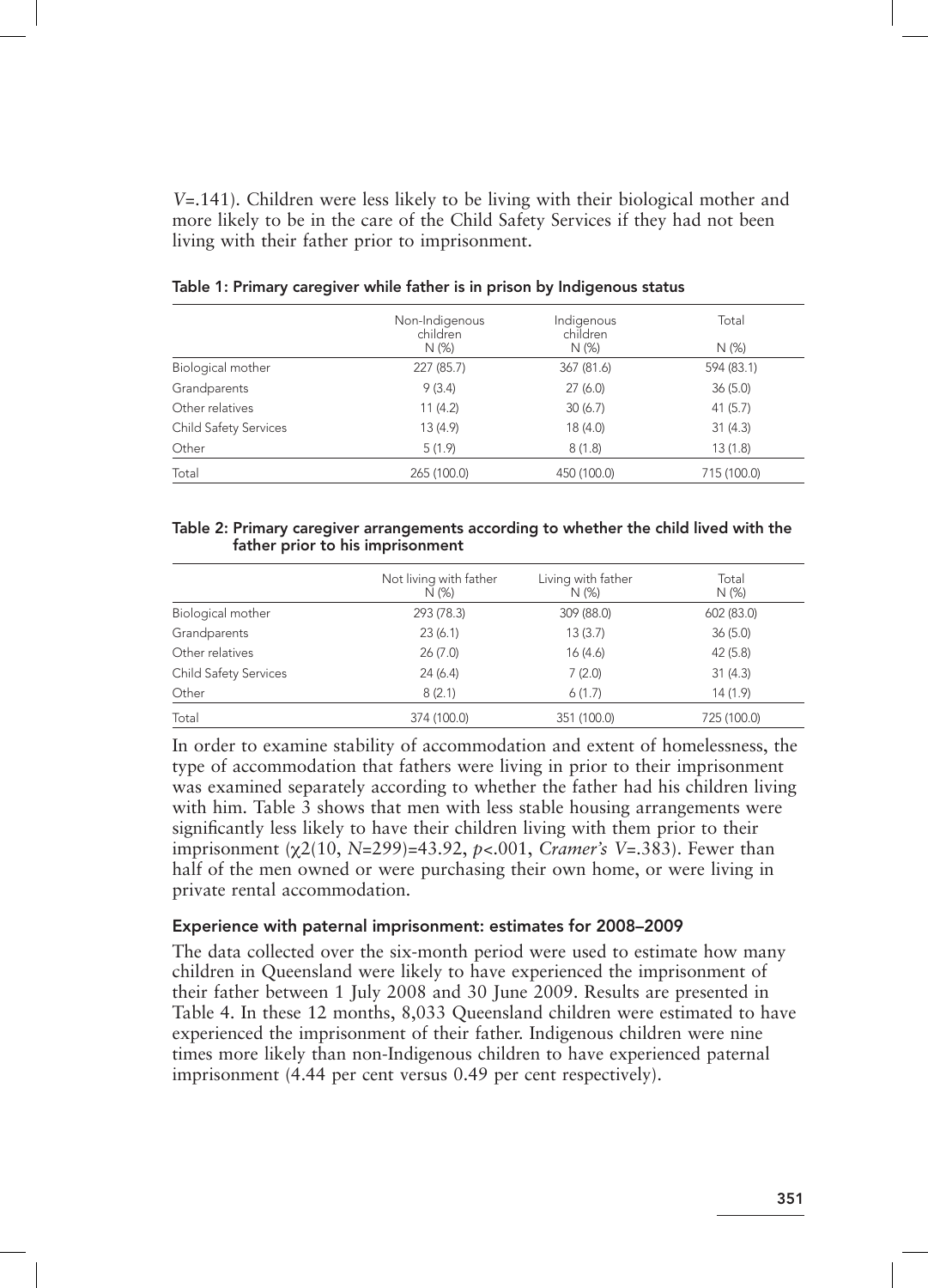| Type of accommodation                       | Not living with father<br>$N$ (%) | Living with father<br>$N(\%)$ | Total<br>$N$ (%) |  |
|---------------------------------------------|-----------------------------------|-------------------------------|------------------|--|
| Own home (own outright)                     | 5(3.1)                            | 7(5.1)                        | 12(4.0)          |  |
| Own home<br>(mortgage/rent-buy scheme)      | 20 (14.5)<br>9(5.6)               |                               | 29(9.7)          |  |
| Private rental                              | 35(21.7)                          | 57 (41.3)                     | 92 (30.8)        |  |
| Friends/relatives (long-term stay)          | 59 (36.6)                         | 29 (21.0)                     | 88 (29.4)        |  |
| Friends/relatives<br>(temporary, uncertain) | 19 (11.8)                         | 6(4.3)                        | 25(8.4)          |  |
| Government rental                           | 9(5.6)                            | 15 (10.9)                     | 24(8.0)          |  |
| Caravan park                                | 6(3.7)                            | 0(0.0)                        | 6(2.0)           |  |
| Hostel/boarding house                       | 2(1.2)                            | 0(0.0)<br>2(0.7)              |                  |  |
| Motel/hotel                                 | 4(2.5)                            | 0(0.0)                        |                  |  |
| No fixed address                            | 6(3.7)                            | 1(0.7)                        |                  |  |
| Other                                       | 7(4.3)                            | 10(3.3)<br>3(2.2)             |                  |  |
| Total                                       | 161 (100.0)                       | 138 (100.0)                   | 299 (100.0)      |  |

#### Table 3: Type of housing in relation to whether the child lived with the father prior to his imprisonment

#### Table 4: Estimates of the number of Queensland children who experienced paternal imprisonment in 2008–2009

|                                              | Non-<br>Indigenous<br>fathers | 95% Cls<br>(lower:<br>upper) | Indigenous<br>fathers | 95% Cls<br>(lower;<br>upper) | Total     | 95% Cls<br>(lower:<br>upper) |
|----------------------------------------------|-------------------------------|------------------------------|-----------------------|------------------------------|-----------|------------------------------|
| No. of fathers in sample                     | 144                           |                              | 152                   |                              | 303       |                              |
| No. of children in sample                    | 330                           |                              | 416                   |                              | 753       |                              |
| Children per adult (lamda)                   | 2.29                          | (2.05: 2.55)                 | 2.74                  | (2.48; 3.01)                 | 2.49      | (2.31; 2.67)                 |
| No. of fathers 2008-09a                      | 2109                          |                              | 1117                  |                              | 3226      |                              |
| No. of children with<br>imprisoned father    | 4829                          | (4345: 5378)                 | 3061                  | (2770: 3362)                 | 8033      | (7452: 8613)                 |
| Population of children<br>0-17 years in 2008 | 976.901                       |                              | 68,955                |                              | 1,045,856 |                              |
| % experienced paternal<br>imprisonment       | 0.49%                         | $(0.44\%$<br>0.55%           | 4.44%                 | $(4.02\%$<br>4.88%)          | 0.77%     | (0.71%<br>0.82%              |

Note. Six participants (fathers) missing Indigenous status. aThis figure was based on 37% non-Indigenous men having children and 53% Indigenous men having children as obtained in this study.

## Experience with paternal imprisonment: lifetime estimates

The data from the annual estimate above were then used to estimate children's lifetime (entire childhood 0–17 years) experience of paternal imprisonment. Two analyses were conducted. The first was a more conservative estimate of children's lifetime experience of paternal imprisonment, basing calculations on the average number of children that men have when imprisoned for the first time. The results of this analysis are presented in Table 5. Using this conservative approach, approximately 40,406 Queensland children (3.85 per cent of children aged 0–17 years in 2008) were estimated to experience the imprisonment of their father by the time they were 17 years old. Indigenous children were almost four times more likely to experience paternal imprisonment than non-Indigenous children (12.51 per cent versus 3.25 per cent respectively).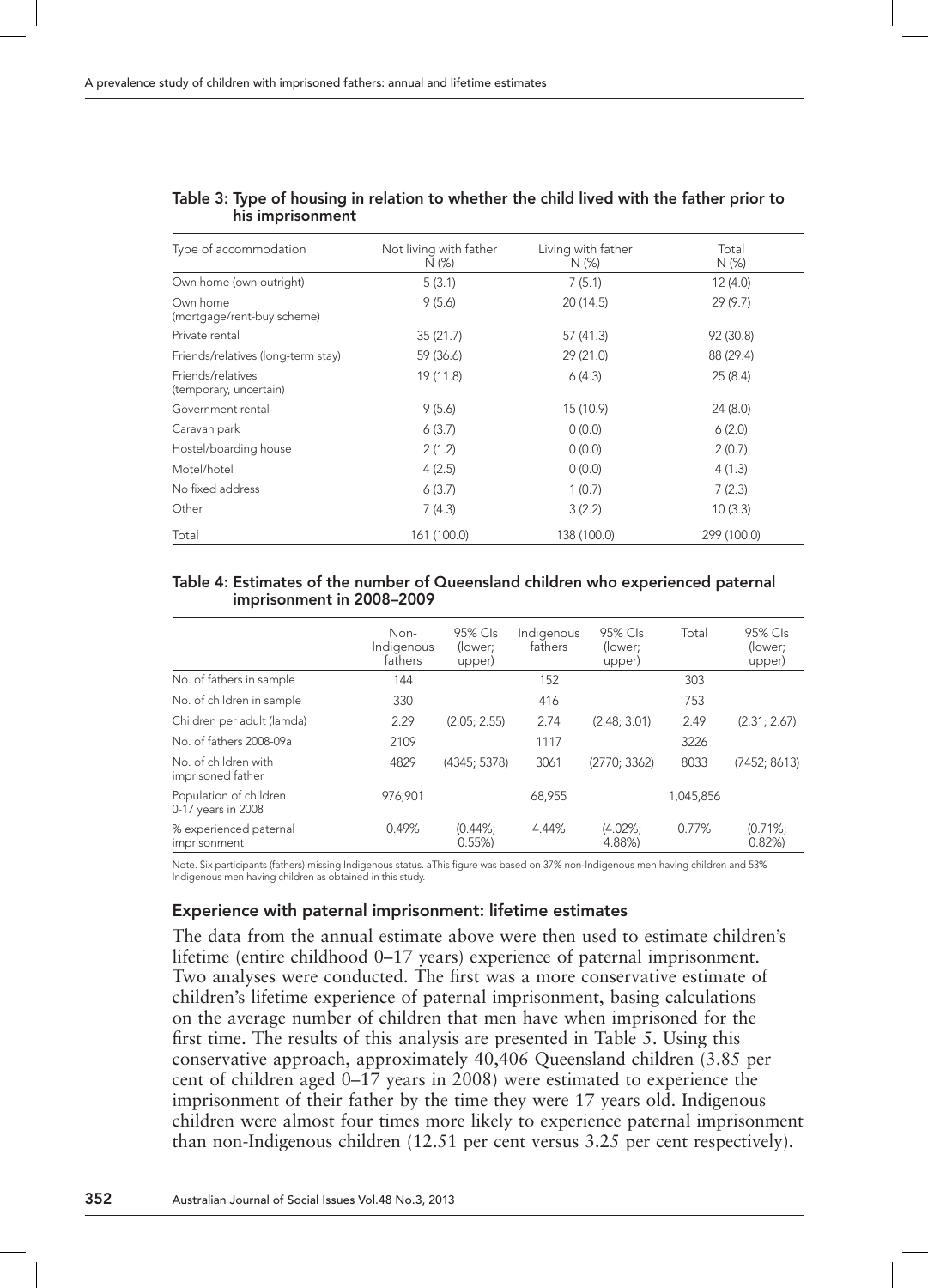#### Table 5: Estimates of Queensland children's lifetime experiences of paternal imprisonment according to average number of children when father is imprisoned for the first time

|                                                                                                        | Non-Indigenous<br>father | 95% Cls<br>(lower; upper) | Indigenous<br>father | 95% Cls<br>(lower; upper) | Total     | 95% Cls<br>(lower; upper) |
|--------------------------------------------------------------------------------------------------------|--------------------------|---------------------------|----------------------|---------------------------|-----------|---------------------------|
| No. of fathers in sample<br>(first time in prison)                                                     | 70                       |                           | 37                   |                           | 107       |                           |
| No. of children in sample<br>(first time father in prison)                                             | 146                      |                           | 78                   |                           | 224       |                           |
| Average number of children<br>per father (for first time<br>imprisonment)                              | 2.08                     | (1.76; 2.45)              | 2.11                 | (1.67; 2.63)              | 2.09      | (1.84; 2.38)              |
| No. of men in prison first time<br>with children 2008-09                                               | 1,033                    |                           | 279                  |                           | 1,312     |                           |
| No. of children first time paternal<br>imprisonment 2008-09                                            | 2,148                    | (1,818; 2,531)            | 589                  | (466; 734)                | 2,737     | (2,414; 3,123)            |
| Total number of children<br>0-17 years (between 1991-2008)<br>who experienced paternal<br>imprisonment | 31,781                   | (26.898; 37,448)          | 8,625                | (6,824; 10,763)           | 40.406    | (35,638; 46,105)          |
| Population of children<br>0-17 years in 2008                                                           | 976,901                  |                           | 68,955               |                           | 1,045,856 |                           |
| Percent of children in QLD                                                                             | 3.25%                    | $(2.75\%; 3.83\%)$        | 12.51%               | $(9.90\%; 15.61\%)$       | 3.86%     | $(3.41\%; 4.41\%)$        |

Given that approximately two-thirds of our sample had been imprisoned previously in an adult prison, which is consistent with national figures (ABS 2012a), a second analysis was conducted using the average number of children of all fathers in prison in Queensland. This higher average was still only calculated according to the number of fathers in prison for the first time so as not to inflate the estimates. At the same time, it allowed for the possibility that many of these men will be imprisoned again and are also likely to have more children. This analysis is presented in Table 6. The first and second lifetime analyses therefore provide a range within which to consider children's lifetime experience of paternal imprisonment. In this second analysis, approximately 48,748 children (4.66 per cent of children aged 0–17 years in 2008) were estimated to have experienced the imprisonment of their father by the time they were 17 years old. Again, Indigenous children were four times more likely than non-Indigenous children to experience paternal imprisonment in their lifetime (16.28 per cent versus 3.84 per cent respectively).

A sensitivity analysis was conducted to assess the stability of the lifetime estimates. The results were recalculated using data from Table 6 based on the premise that the prison population had increased by 10 per cent each year since 1991, rather than being the annual population of 8033 male prisoners from which the estimates were calculated. Therefore a 10 per cent increase in prisoner numbers was deducted from each annual estimate. Results revealed that even with such a cautious approach, the estimates were very stable, with 4.2 per cent of children in Queensland experiencing paternal imprisonment in their lifetime using this approach.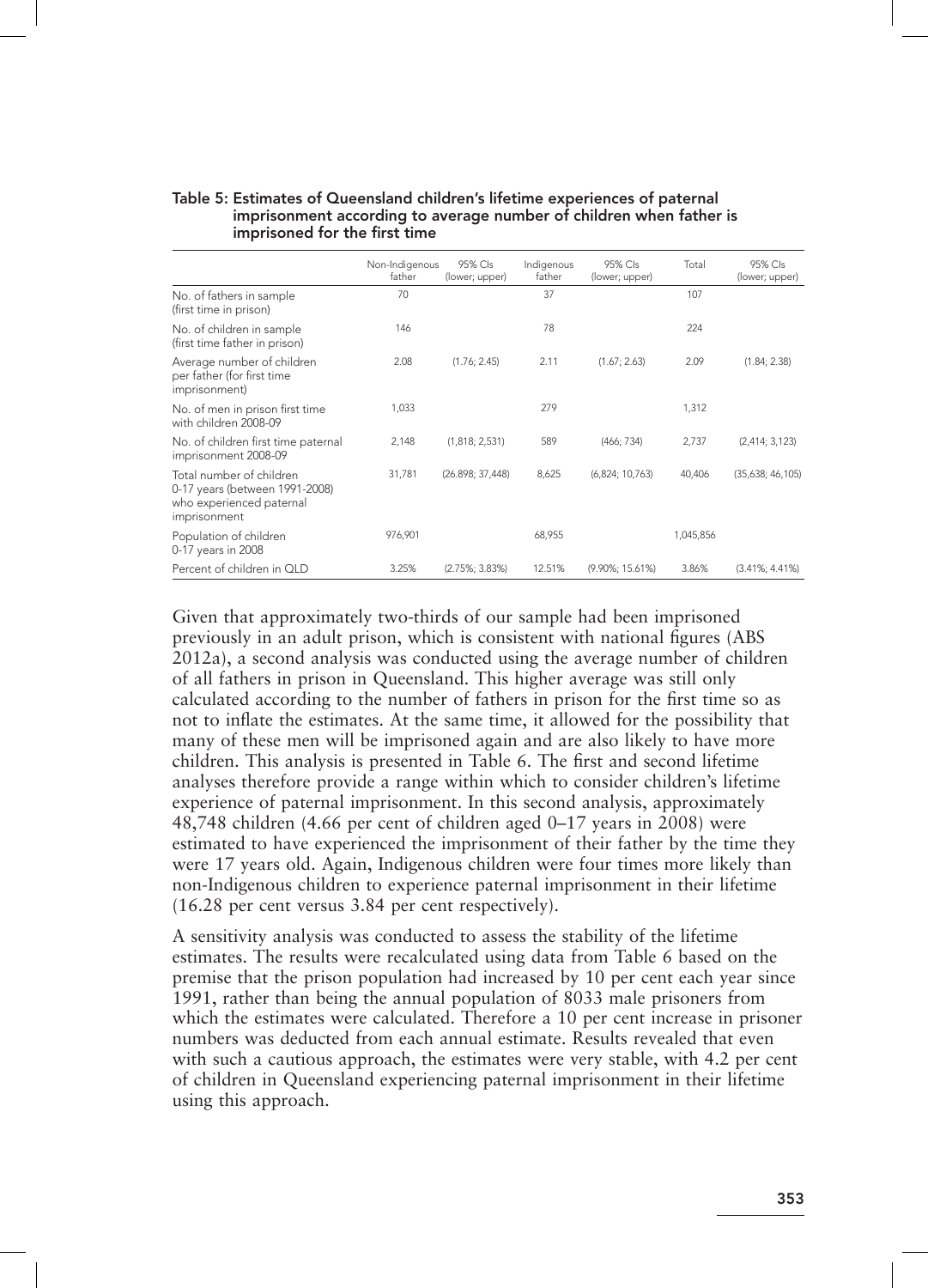|                                                                                                        | Non-Indigenous<br>father | 95% Cls<br>(lower; upper) | Indigenous<br>father | 95% Cls<br>(lower; upper) | Total     | 95% Cls<br>(lower; upper) |
|--------------------------------------------------------------------------------------------------------|--------------------------|---------------------------|----------------------|---------------------------|-----------|---------------------------|
| No. of fathers in sample                                                                               | 144                      |                           | 152                  |                           | 303       |                           |
| No. of children in sample                                                                              | 330                      |                           | 416                  |                           | 753       |                           |
| Average number of children<br>per father (includes fathers<br>imprisoned more than once)               | 2.29                     | (2.05; 2.55)              | 2.74                 | (2.48; 3.01)              | 2.49      | (2.31; 2.67)              |
| No. of men in prison first time<br>with children 2008-09                                               | 1.033                    |                           | 279                  |                           | 1.312     |                           |
| No. of children who experienced<br>paternal imprisonment 2008-09                                       | 2,366                    | (2, 118; 2, 634)          | 765                  | (692; 840)                | 3,267     | (3,030; 3,503)            |
| Total number of children<br>0-17 years (between 1991-2008)<br>who experienced paternal<br>imprisonment | 37,524                   | (33,591; 41,774)          | 11,223               | (10, 152; 12, 323)        | 48,748    | (45,212; 52,265)          |
| Population of children<br>0-17 years in 2008                                                           | 976,901                  |                           | 68,955               |                           | 1,045,856 |                           |
| Percent of children in OLD                                                                             | 3.84%                    | $(3.44\%; 4.28\%)$        | 16.28%               | (14.72%; 17.95%)          | 4.66%     | $(4.32\%; 5.00\%)$        |

#### Table 6. Estimates of Queensland children's lifetime experiences of paternal imprisonment according to average number of children of fathers in prison

# **Discussion**

The purpose of this study was to examine Queensland children's annual and lifetime experiences of paternal imprisonment and by doing this, consider the generalisability of Quilty's (2004) study of parents in NSW prisons. A second aim was to expand what is currently known in Australia about the provision of care of a child prior to, and during, the imprisonment of their father. We estimated that 0.8 per cent of children in Queensland, aged 17 years or younger, experienced the imprisonment of their father in a one-year period. This corresponds reasonably well with Quilty's (2003) national estimates that 0.5 per cent of children, 15 years or younger, have a father in prison. However, the picture looks very different when Indigenous and non-Indigenous children are examined separately. While 0.5 per cent of non-Indigenous children experienced the imprisonment of their father in a one-year period, our annual figure for Indigenous children was much higher, with 4.4 per cent experiencing the imprisonment of their father. When conducting lifetime estimates, we found that between 3.3 per cent and 3.8 per cent of non-Indigenous children and between 12.5 per cent and 16.3 per cent of Indigenous children were likely to experience *paternal* imprisonment. This is similar to Quilty and colleagues' (2004: 342) estimates, which included maternal and paternal imprisonment, that 5 per cent of non-Indigenous and 20 per cent of Indigenous children would experience *parental* imprisonment in their lifetime.

Despite the different methodologies used in the studies, with our study surveying new prisoner intakes over a six-month period and the study by Quilty and colleagues (2004: 340) using randomly selected prisoners at one point in time, the results are reasonably consistent. Furthermore, the studies contained a similar number of fathers and, in the current study, the participants seemed to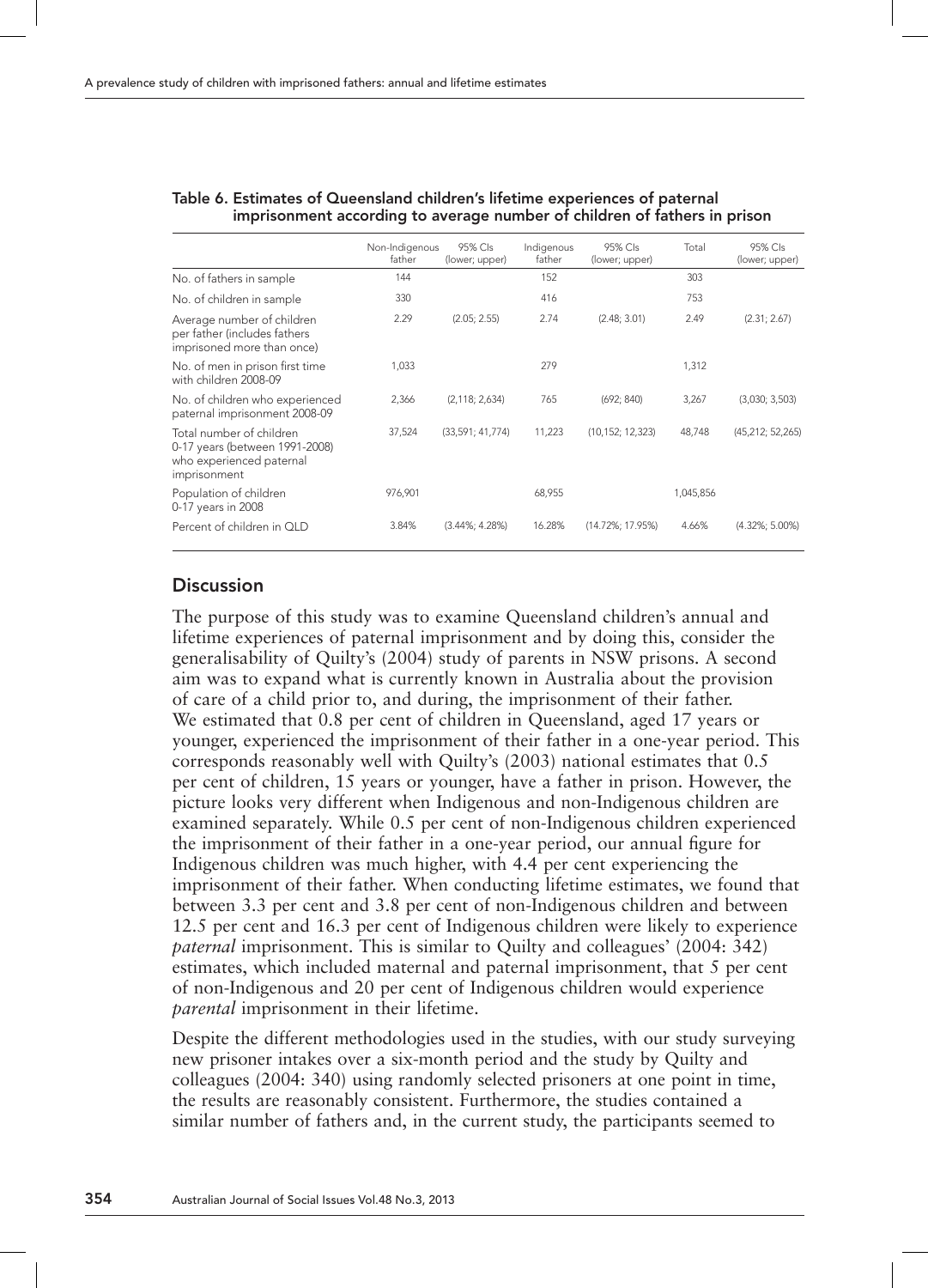be reasonably representative of the broader prison population (apart from in relation to Indigeneity). Therefore we can be confident in using these estimates to discuss children's experience of paternal imprisonment in the Australian context.

When considering the potential effect of paternal imprisonment on children, of relevance is the finding that just under half of the children reportedly lived with their father prior to his imprisonment. This is a similar figure to that obtained in the United States by Maruschak and colleagues (2010: 41). Among the general Australian population, only around 17 per cent of children aged 0–17 years have their natural father living elsewhere (ABS 2011). This means that even prior to their imprisonment, fathers in our Queensland study were absent from their children's homes at a rate almost three times higher than were fathers in the general Australian population. Whether this is a protective factor or a risk factor for children is unknown. However, recent research has found that increased child aggression in children of imprisoned fathers is stronger if they lived with their father prior to his imprisonment (Geller et al. 2012: 66). Jaffee and colleagues (2003: 116–117) also reported such a relationship, but found that increased childhood aggression was only associated with living with a highly antisocial father. Where the father's antisocial behaviour was low or medium, the longer the child lived with their father, the lower the child's level of aggression. The mechanisms underlying such findings require attention in future research. Nevertheless, the possibility that children who were living with their father prior to his imprisonment are more vulnerable to behavioural problems such as increased aggression deserves attention when considering support and developmental prevention programs for families and parenting programs in prison.

Consideration should also be given to the transitioning of fathers back into the family home, since fathers reported that about 88 per cent of the children who were living with them prior to their imprisonment were expected to live with their father again upon his release. Following pre-release and post-release interviews with imprisoned fathers and their families in the United Kingdom, Lösel and colleagues (2012) found that maintaining quality family relationships through the imprisonment period are important and relate to the positive adjustment and wellbeing of children upon the return of their father. In a study of released prisoners in the United States, Visher and Courtney (2007: 5) found that family members were the most frequently reported reason of men staying out of prison up to twelve months post-release. However, in Australia, Halsey and Harris (2011: 82) have noted that fathers' 'capacity to "do" fatherhood is fundamentally restricted' in prison, leading many men to feel disconnected from their children. Research needs to be conducted to examine how imprisonment affects the maintenance of father-child relationships, whether new risks are posed to the child's development during the post-release period and how these might be mitigated. Research is also needed to explore the challenges posed to the father's rehabilitative efforts on returning, or not returning, to the family home and parental responsibilities.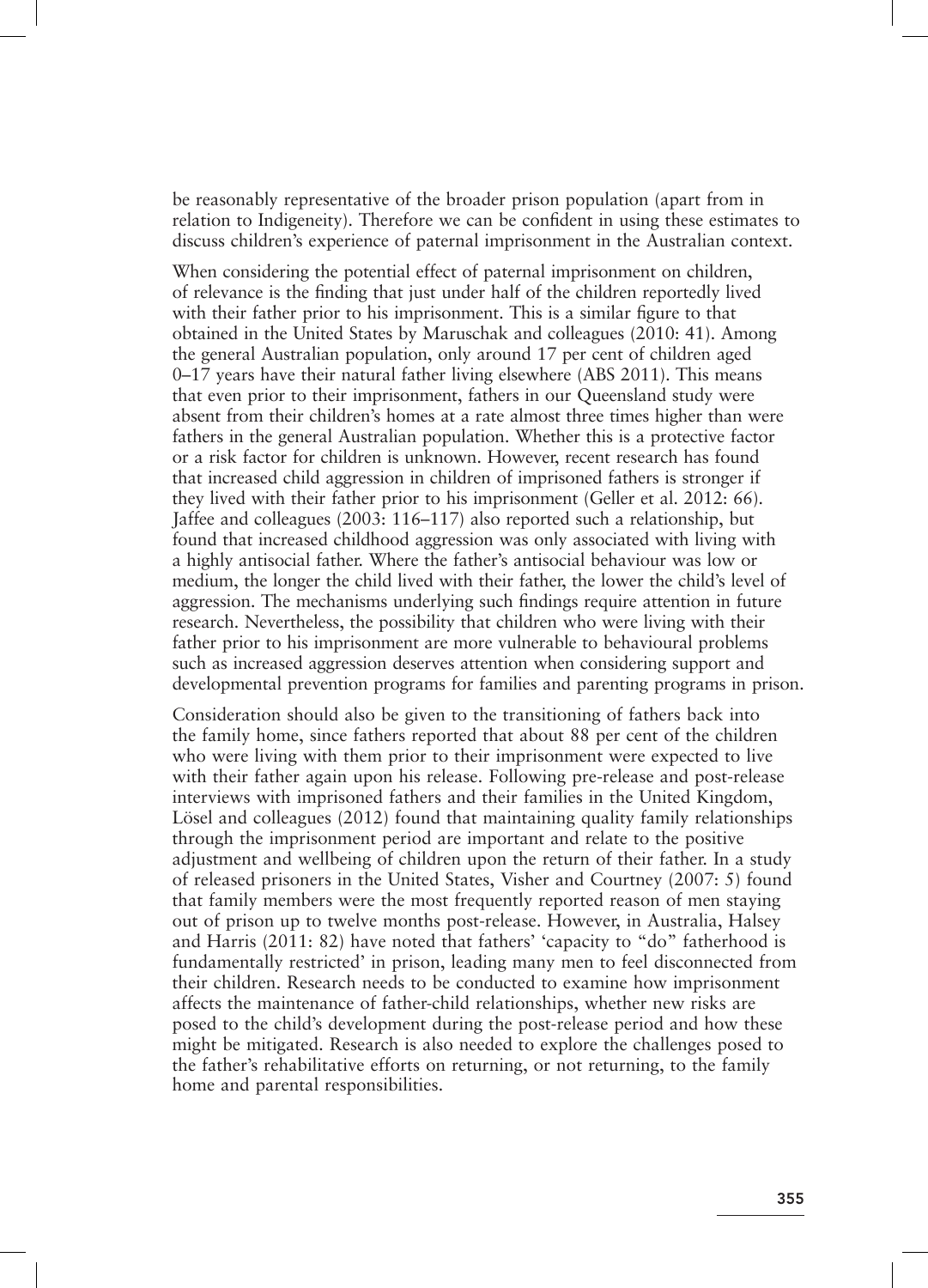In the majority of cases the biological mother was the primary caregiver of the child while the father was in prison and care arrangements were similar regardless of Indigenous status. However, an interesting picture emerged when looking at care arrangements according to whether the child was living with the father prior to his imprisonment. Children were more likely to be living with their biological mother if they had also been living with their father prior to his imprisonment, compared to children who were not living with the father. If they were not living with their father prior to his imprisonment, they were more than three times more likely to be under the care of the child protection system than children who had been living with their father. So caution needs to be taken when considering the effects of imprisonment on children who were living with their father prior to his imprisonment, recognising that children who were not living with their father may have been exposed to additional developmental risks that had led to them being under the care of the State. We cannot assume that just because a child had not been living with their father prior to his imprisonment that they are not vulnerable to family instability and poorer developmental outcomes later in life.

Finally, we examined the quality of accommodation for fathers and the extent of homelessness prior to his imprisonment. This was examined separately according to whether the father had been living with his children. According to Chamberlain and MacKenzie (1992, 2008), while it is culturally desired in Australia to be an owner-occupier, the minimum community standard of housing is a small rental flat containing 'a bedroom, living room, kitchen, bathroom and an element of security of tenure' (2008: 3). Homelessness is distinguished at the primary, secondary and tertiary level. Chamberlain and Mackenzie's (2008) estimates derived from the 2006 Census found that 10 per cent of homeless households comprised families with children. In the current study, approximately 16 per cent of fathers fulfilled one of the categories of homelessness, while a further 31 per cent (two per cent in caravan parks and 29 per cent living with friends or relatives in a long-term stay arrangement) could be regarded as inadequately or marginally housed (Chamberlain & MacKenzie 1992, 2008). We found that the extent of homelessness was far greater if the father was not living with his children (23.5 per cent), with a further 41 per cent being inadequately housed (four per cent in caravan parks and 37 per cent living with friends or relatives in a long-term stay arrangement). Interestingly, 4.3 per cent of fathers who were living with their children prior to imprisonment would be classified as secondary homeless, as they had only temporary shelter with friends or family. This figure was much higher (almost 12 per cent) if the father had not been living with their children.

According to the 2006 Census (ABS 2007), 65 per cent of occupied private dwellings were owned outright or being purchased (mortgage/rent-buy scheme). This statistic is far lower, at 20 per cent, for fathers who were living with their children and an even lower (nine per cent) for fathers who were not living with their children prior to their imprisonment. Clearly many fathers, and in some cases their children, are living at the margins of acceptable housing prior to their imprisonment, while others are experiencing some level of homelessness. Given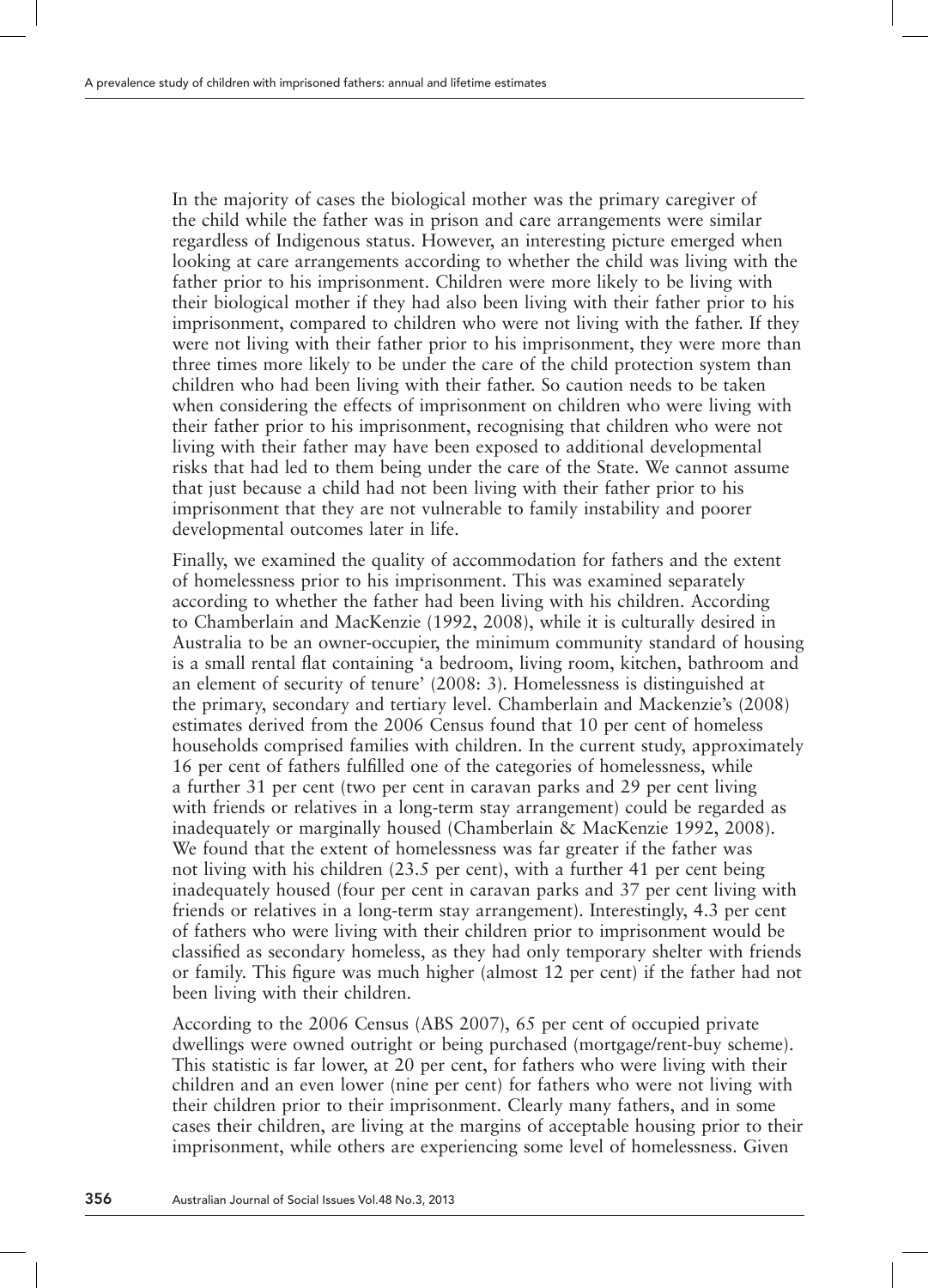that the imprisonment of a father often results in serious economic consequences for families, consideration needs to be given towards what this means for the subsequent quality of housing of these families and their risk of homelessness.

A significant finding that should not be overlooked in the current study is that Indigenous children are nine times more likely annually, and four times more likely in their lifetime, to experience the imprisonment of their father. A possible reason for the smaller difference in lifetime estimates between Indigenous children and non-Indigenous children is that Indigenous prisoners have higher rates of prior imprisonment (74 per cent) than non-Indigenous prisoners (48 per cent; ABS 2012a). Therefore when counting the number of men imprisoned for the first time for the lifetime estimates, there were proportionally fewer Indigenous fathers than non-Indigenous fathers compared to the annual estimates. While children's experiences of repeat paternal imprisonment could not be calculated in the present study, it is likely that, proportionally, more Indigenous children experience the repeat imprisonment of their father.

The potentially devastating effect of paternal imprisonment on up to 16 per cent of our Indigenous youth has never been examined. Kinship within Indigenous communities goes beyond the nuclear family to include recognition of extended and tribal family (Aboriginal Services Directorate 2003). Removal and subjugation by imprisonment of one or more parents or kinship family members, and the removal of Indigenous children into State care continues to erode the security that the traditional Indigenous family once provided (Howard 2001: 3). Relative to non-Indigenous children in Australia, Indigenous children of the same age face a range of developmental and environmental difficulties independent of parental incarceration (Howard 2001), including higher rates of juvenile offending, detention and suicide and lower rates of school completion and employment (Australian Research Alliance for Children and Youth 2013). These independent difficulties make this group particularly vulnerable when faced with the additional stress of parental imprisonment and may increase the risk of intergenerational criminality as well as intergenerational social exclusion and other poor developmental outcomes. According to Dodson and Hunter (2006: 35), there is a need for longitudinal data that 'explicitly examines the developmental processes facing Indigenous children', in order to understand the links between the relationship of criminality and the family environment.

The current study has provided some much needed basic data on the number of Queensland children who experience the imprisonment of their father as well as basic information relating to care and housing. However, caution should be exercised when using these estimates. The data were collected over a six-month period, but extended to create estimates over a 12–month period and 17– year period. The extent to which our sample is representative of imprisoned fathers or imprisoned men more generally over these periods is not known. For example, we do not know how many men who declined to participate were also fathers. We assumed that they comprised both those who declined because they had no children under 18 and those who did have children but did not wish to take part in the study. However, if more than about 50 per cent of them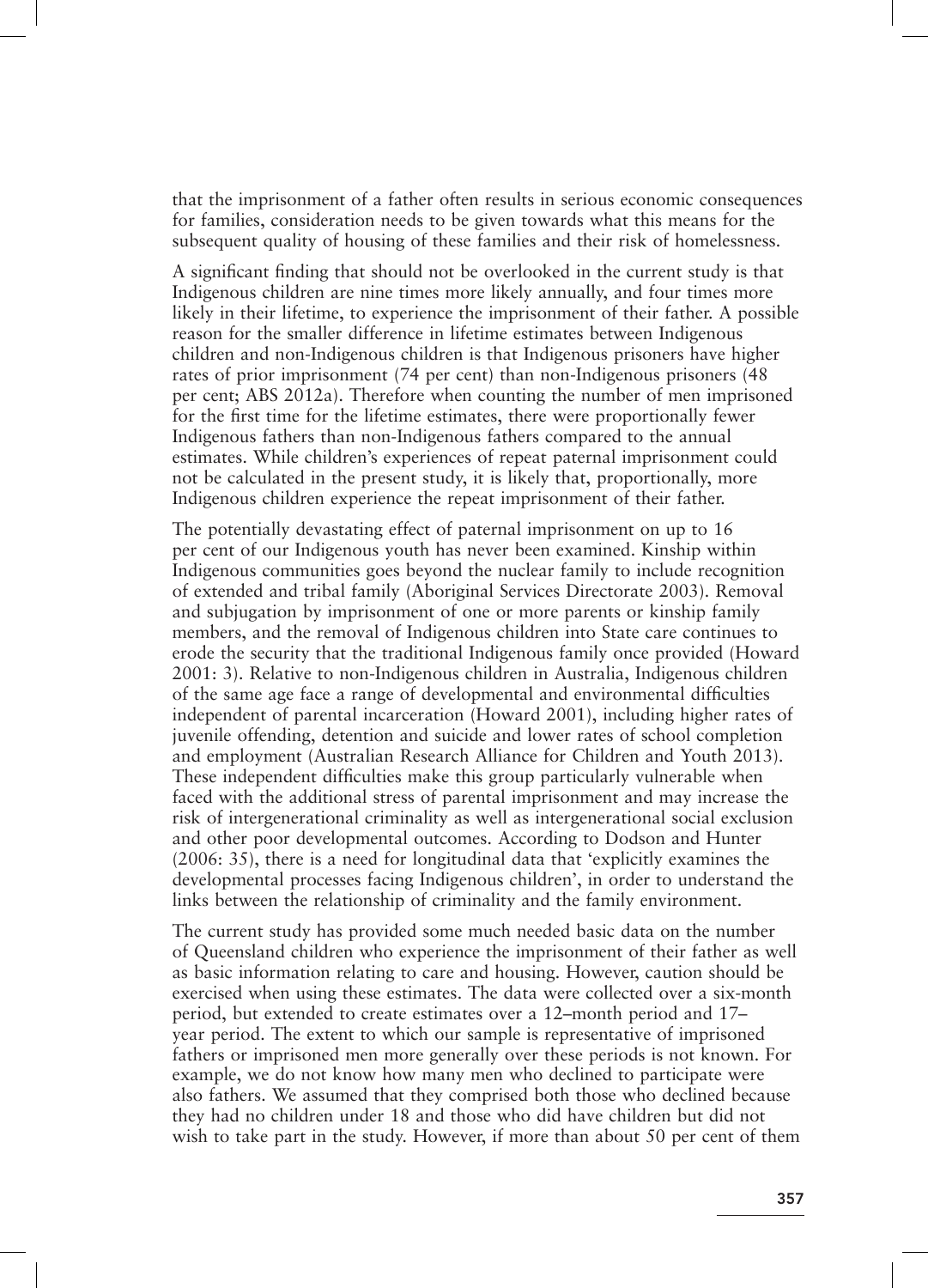had children under 18 years, it is possible that we have underestimated the prevalence of children in Queensland with an imprisoned father. Furthermore, these may be fathers who have little contact with their children or where family relationships are more strained. The children may also be at heightened risk of homelessness or at risk of going into State care. As a consequence, the current study is a beginning point only and contains reasonably conservative estimates. In addition, when calculating the estimates an assumption was made that Indigenous children had Indigenous fathers. As this is not always the case, it is possible that we have underestimated the number of Indigenous children with a father in prison. In order to improve the accuracy of parental data, correctional services in every State and Territory should routinely collect this information upon the intake of each prisoner. That such data are not collected is reflective of the low weight and relevance that parenthood is likely given during the detention and rehabilitation of prisoners.

What this study cannot answer is how many of these children require additional support when a parent is imprisoned. It is likely that some children require substantial support while others may need very little. How this relates to whether the child was living with the father prior to his imprisonment is not yet known. As noted by Wildeman (2010) and Giordano (2010), the removal of a parent from the family home may be a protective factor, providing a period of respite for children exposed to highly antisocial or violent behaviour and/or substance abuse. However, there is little research on the potentially protective nature of parental imprisonment and how this balances against other negative consequences of the imprisonment of a parent, such as grief, trauma, poverty and stigma. What kind of resources and support are required for families and when and where should they be directed? We could be better informed in these endeavours by understanding the mechanisms that increase or decrease risk from paternal (and maternal) imprisonment. Longitudinal research internationally is beginning to address these questions, but we need more local research.

The data from the current study reveal that we need to consider the level of pre-existing risk factors in these children, their families and their communities as well as how these change over time as children experience paternal imprisonment, and possibly, the repeat imprisonment of their father. Changes in caregiver status, contact with the child protection system, marginal housing, and separation from the father prior to his imprisonment demonstrate the complexity of these children's lives and that such complexity must be considered when conducting research and developing programs in this field. With approximately four per cent of Queensland children experiencing the imprisonment of their father during their childhood, the possible ramifications for these children's life course should not be ignored.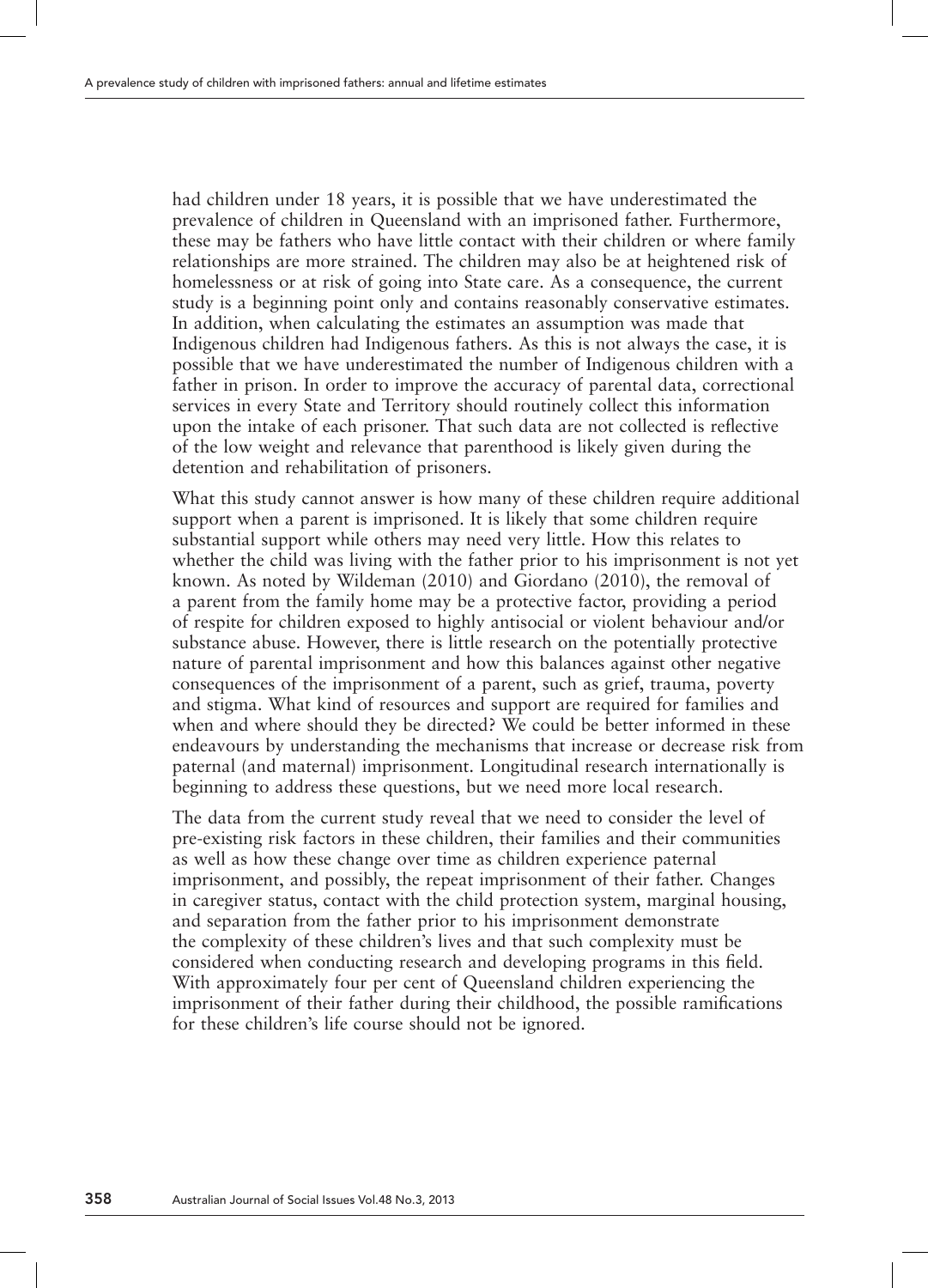## Acknowledgements

This research has been supported by an Australian Research Council Linkage grant (LP0776296), an Australian Research Council Future Fellowship (FT0991557) for the lead author, as well as our partnership organisations, Queensland Corrective Services, Department of Communities, Child Safety and Disability Services, and Catholic Prison Ministry. Views expressed in this paper are those of the authors and do not necessarily represent those of the Australian Research Council or partner organisations. Where quoted or used, they should be clearly attributed to the authors. The authors would like to thank Leah Hodson, the senior research assistant on the project, for her diligence throughout the data collection period. The authors would also like to thank Dr. Michael Townsley for his statistical advice regarding the estimates and Holly Smallbone for her assistance with proofreading the final edits. Importantly, we would like to thank the editors and reviewers for their helpful comments on earlier versions of the paper. Finally, we would like to extend our thanks and appreciation to the many correctional staff involved in the project across the five centres and to the fathers who took part in the study for sharing such valuable, yet personal, information.

# References

- Aboriginal Services Directorate (2003) *Kinship and culture. Review of Policy Directive 9 Permit for Absence*, Aboriginal Services Directorate.
- ABS (Australian Bureau of Statistics) (2007) *2006 Census QuickStats: Australia*.
- —— (2008) *Australian Historical Population Statistics, 2008,* Cat. No. 3105.0.65.001.
- —— (2009) *Experimental Estimates and Projections, Aboriginal and Torres Strait Islander Australians, 1991 to 2021,* Cat. No. 3238.0.
- —— (2011) *Family Characteristics Survey: Summary of Results, 2009–2010*, Cat. No. 44420DO013\_20092010.
- —— (2012a) *Prisoners in Australia, 2011,* Cat. No. 4517.0.
- —— (2012b) *Criminal Courts, Australia, 2010–11,* Cat. No. 4513.0.
- —— (2012c) *Census of Population and Housing Counts of Aboriginal and Torres Strait Islander Australians,* Cat. No. 2075.0.
- —— (2012d) *Regional Population Growth, Australia, 2010–11,* Cat. No. 3218.0.
- Australian Institute of Health and Welfare (2005) *A Picture of Australia's Children*, Canberra, Australian Institute of Health and Welfare.
- Australian Research Alliance for Children and Youth (2013) Report card: the wellbeing of young Australians, Canberra, Australian Research Alliance for Children and Youth.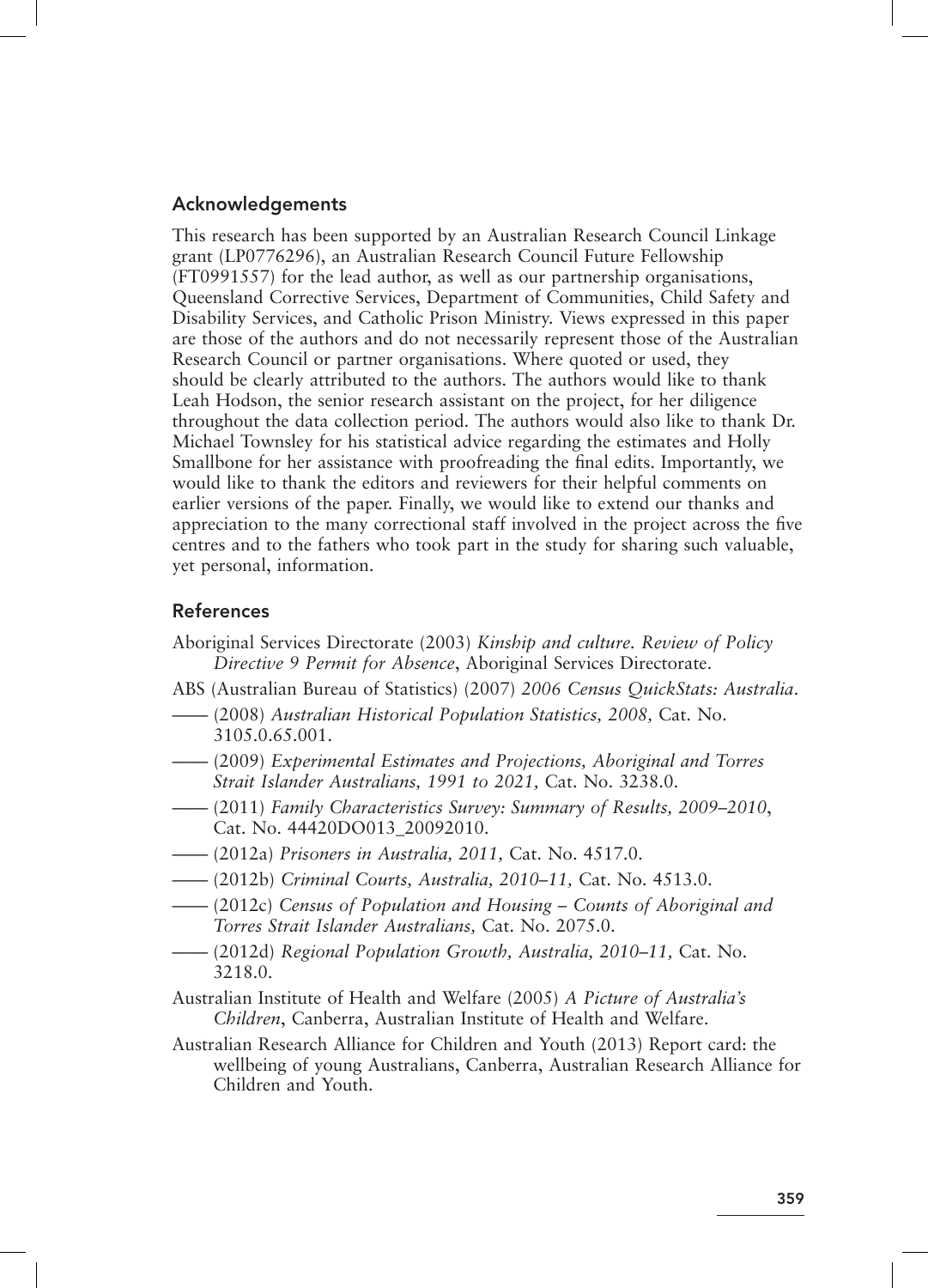- Besemer, S., van de Geest, V., Murray, J., Bijleveld, C.C.J.H. & Farrington, D.P. (2011) 'The relationship between parental imprisonment and offspring offending in England and the Netherlands', *British Journal of Criminology,*  51 (2), 413–437.
- Chamberlain, C. & MacKenzie, D. (1992) 'Understanding contemporary homelessness: issues of definition and meaning', *Australian Journal of Social Issues,* 27 (4), 274–297.
- Chamberlain, C. & MacKenzie, D. (2008) *Counting the Homeless, Australia, 2006*, Canberra, Australian Bureau of Statistics.
- Dodson, M. & Hunter, B. (2006) 'Selected crime and justice issues for Indigenous families', *Family Matters*, 75, 34–41.
- Foster, H. & Hagan, J. (2007) 'Incarceration and intergenerational social exclusion', *Social Problems,* 54 (4), 399–433.
- Geller, A., Cooper, C.E., Garfinkel, I., Schwartz-Soicher, O. & Mincy, R.B. (2012) 'Beyond absenteeism: father incarceration and child development', *Demography,* 49 (1), 49–76.
- Geller, A., Garfinkel, I., Cooper, C.E. & Mincy, R.B. (2009) 'Parental incarceration and child well-being: implications for urban families', *Social Sciences Quarterly,* 90 (5), 1186–1202.
- Giordana, P. C. (2010) *Legacies of Crime: A Follow‑Up of the Children of Highly Delinquent Girls and Boys*, New York, Cambridge University Press.
- Glaze, L.E. & Maruschak, L.M. (2008) *Parents in Prison and Their Minor Children*, NCJ 222984, Washington, D.C: U.S. Department of Justice, Bureau of Justice Statistics http://www.bjs.gov/content/pub/pdf/pptmc.pdf
- Halsey, M. & Harris, V. (2011) 'Prisoner futures: sensing the signs of generativity', *Australian and New Zealand Journal of Criminology*, 44 (1), 74–93.
- Howard, S. (2001) 'Fathering and Indigenous families: a North Queensland community partnership', paper presented to the Helping Families Change Conference, Melbourne, 22–24 February.
- Jaffee, S.R., Moffitt, T.E., Caspi, A. & Taylor, A. (2003) 'Life with (or without) father: the benefits of living with two biological parents depend on the father's antisocial behavior', *Child Development*, 74 (1), 109–126.
- Johnston, D. (1995) 'Effects of parental incarceration'. In K. Gabel & D. Johnston (eds) *Children of Incarcerated Parents,* New York, Lexington Books.
- Kinner, S.A., Alati, R., Najman, J.M. & Williams, G.M. (2007) 'Do paternal arrest and imprisonment lead to child behaviour problems and substance use? A longitudinal analysis', *Journal of Child Psychology and Psychiatry,*  48 (11), 1148–1156.
- Lösel, F., Pugh. G., Markson, L., Souza, K. & Lanskey, C. (2012) Risk and protective factors in the resettlement of imprisoned fathers with their families: final report, University of Cambridge.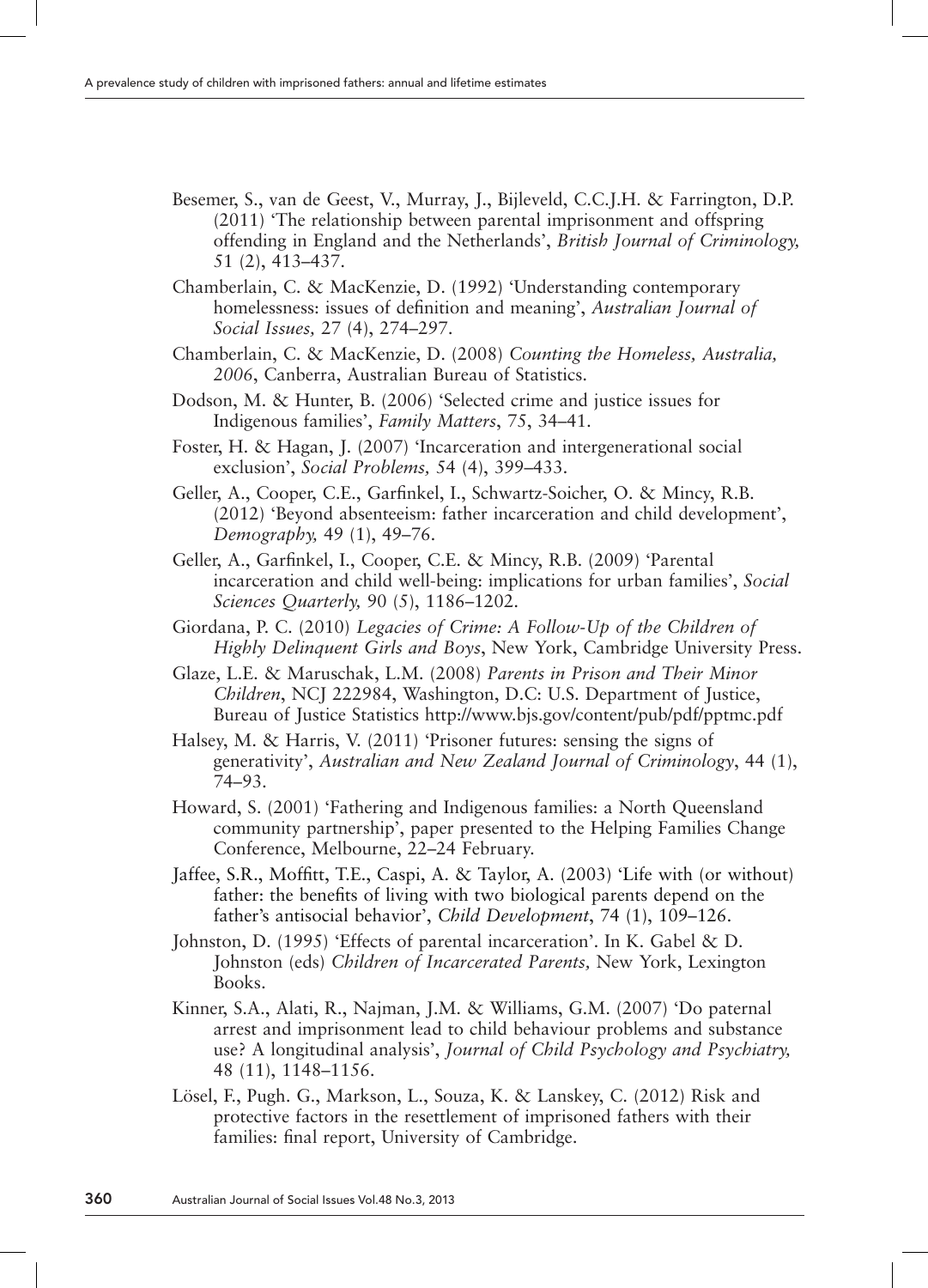- Maruschak, L.M., Glaze, L.E. & Mumola, C.J. (2010) 'Incarcerated parents and their children: findings from the Bureau of Justice Statistics'. In J. M. Eddy & J. Poehlmann (eds) *Children of Incarcerated Parents: A Handbook for Researchers and Practitioners*, Washington, D.C., The Urban Institute Press.
- Murray, J. & Farrington, D. P. (2005) 'Parental imprisonment: effects on boys' antisocial behaviour and delinquency through the life-course', *Journal of Child Psychology and Psychiatry,* 46 (12), 1269–1278.
- Murray, J. & Farrington, D. P. (2008) 'Parental imprisonment: long-lasting effects on boys' internalizing problems through the life course', *Development and Psychopathology,* 20 (1), 273–290.
- Murray, J. (2010) 'Longitudinal research on the effects of parental incarceration on children'. In J. M. Eddy & J. Poehlmann (eds) *Children of Incarcerated Parents: A Handbook for Researchers and Practioners*, Washington, D.C., The Urban Institute Press.
- Murray, J., Farrington, D. P. & Sekol, I. (2012) 'Children's antisocial behaviour, mental health, drug use, and educational performance after parental incarceration: a systematic review and meta-analysis', *Psychological Bulletin,* 138 (2), 175–210.
- Quilty, S. (2003) The health of the families and children of prisoners*.* MPhil Thesis, The University of Sydney, Australia (unpublished).
- Quilty, S., Levy, M., Howard, K., Barratt, A. & Butler, T. (2004) 'Children of prisoners: a growing public health problem', *Australian and New Zealand Journal of Public Health*, 28 (4), 339–343.
- Sampson, R. J. (2011) 'The incarceration ledger: toward a new era in assessing societal consequences', *Criminology and Public Policy*, 10 (3), 819–828.
- Schwartz-Soicher, O., Geller, A. & Garfinkel, I. (2011) 'The effect of paternal incarceration on material hardship', *Social Service Review*, 85 (3), 447– 473.
- Ulm, K. (1990) 'Simple method to calculate the confidence interval of a standardized mortality ratio (SMR)', *American Journal of Epidemiology*, 131 (2), 373–375.
- Visher, C. A. & Courtney, S.M.E. (2007) One year out: Experiences of prisoners returning to Cleveland, Returning Home Policy Brief, Washington, DC, Urban Institute Policy Center.
- Walker, J. & McCarthy, P. (2005) 'Parents in prison: the impact on children'. In G. Preston (ed.) *At Greatest Risk: The Children Most Likely to be Poor*,London, Child Poverty Action Group.
- Wildeman, C. (2010) 'Paternal incarceration and children's physically aggressive behaviors: evidence from the Fragile Families and Child Well-being Study', *Social Forces,* 89 (1), 285–309.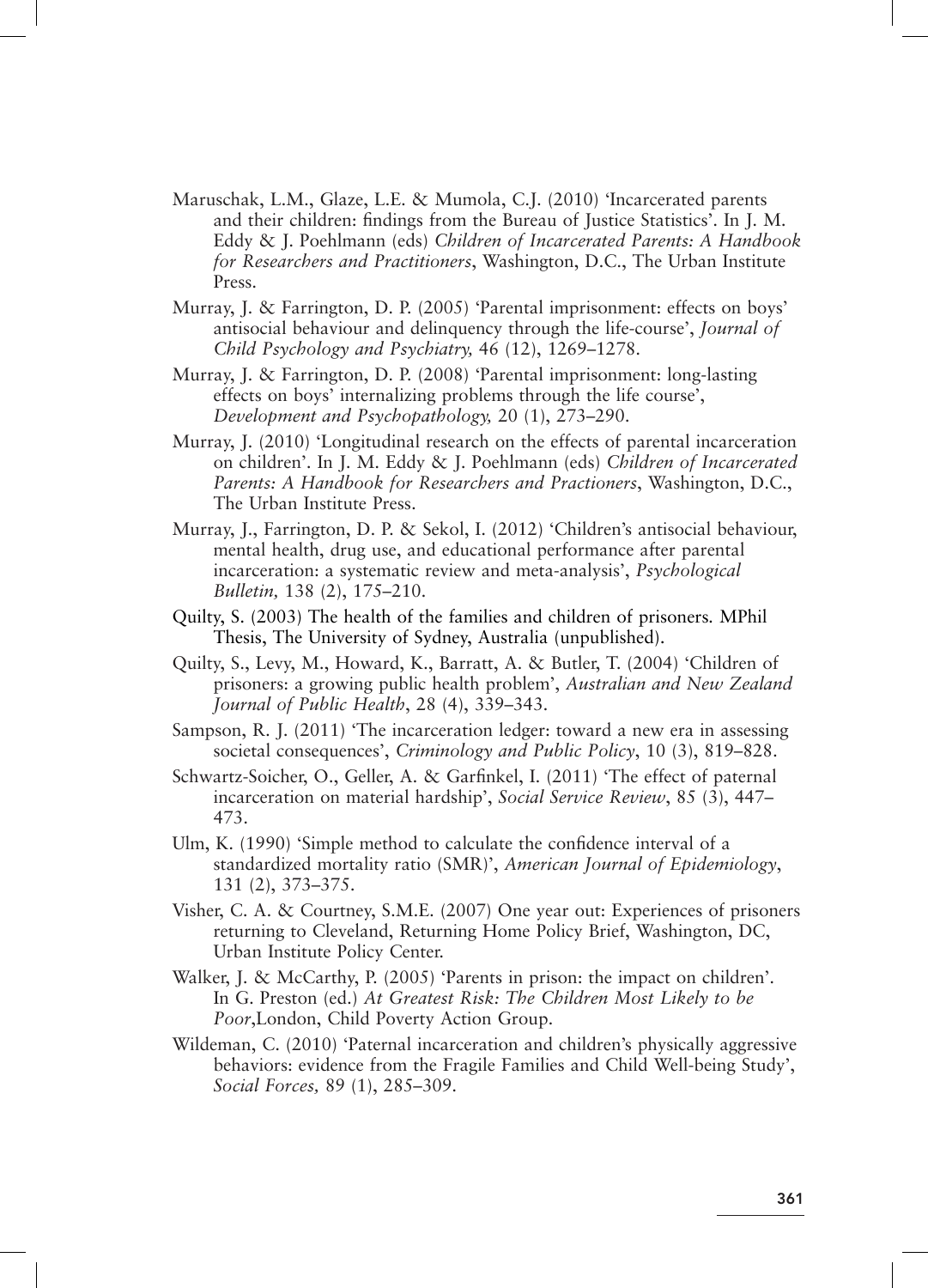# Endnotes

- 1. A chi-square test only determines whether a significant difference exists between expected and observed frequencies across groups. As there were four groups for marital status, the post hoc analysis using the reasonably conservative Tukey B test allowed a comparison between each 2-way combination of groups without increasing the likelihood of making a Type 1 error (that is, finding a significant difference where none exists).
- 2. The method of calculating the lifetime estimates is reasonably conservative. However, a simplified alternative method of taking the 12-month estimate of the percentage of children who experience paternal imprisonment and multiplying it by 18 would potentially inflate the estimates. An examination of this alternative method revealed estimates above the reported confidence intervals of the more conservative method.